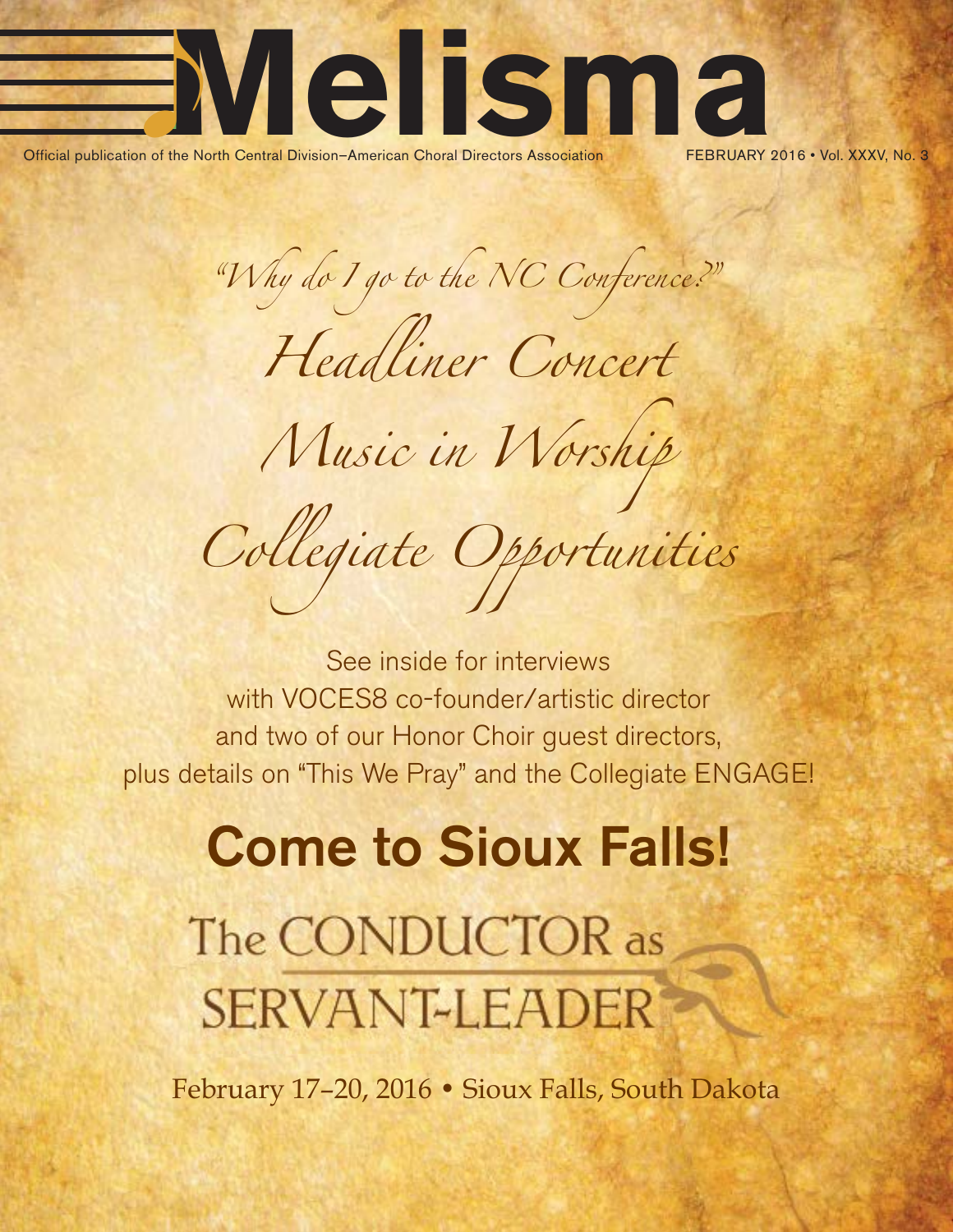

*Dr. Angela Broeker, director of choral activities*

## **[GOOD TEACHING DOESN'T](http://www.stthomas.edu/music/graduate/courses/choral/?utm_source=melisma&utm_medium=journal&utm_campaign=melisma)  HAPPEN BY ACCIDENT**

**ST. THOMAS' GRADUATE PROGRAMS IN MUSIC EDUCATION** exist to raise the standard of music teaching by promoting artistic, intelligent, reflective and inspired music teaching at all levels.

#### **Featured degree programs:**

- Master of Arts in Music Education with choral concentration
- Ed.D. in Leadership, concentration in music education

University of<br>St Thomas Music



**Click this ad to visit a list of our summer 2016 graduate choral courses.**

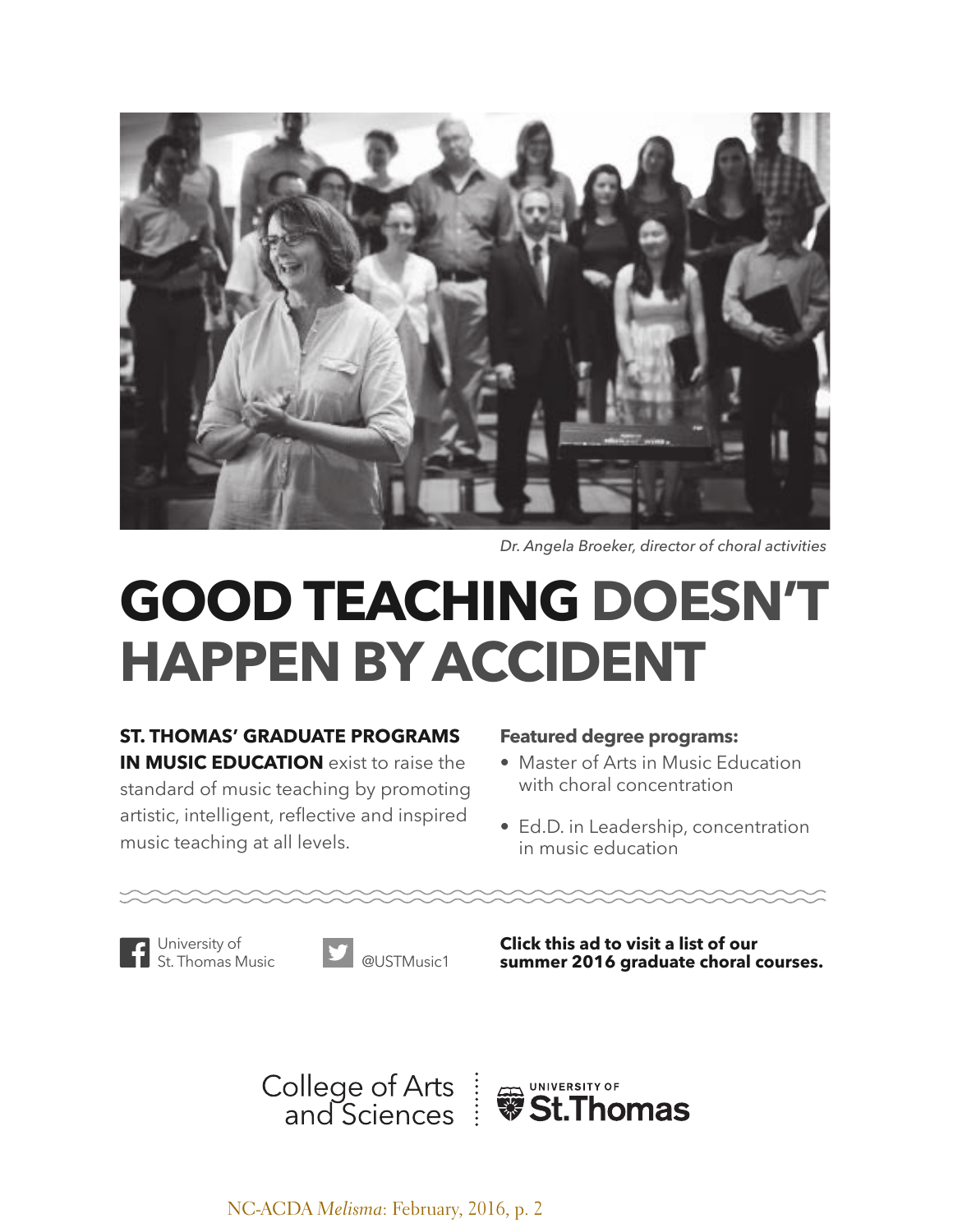#### <span id="page-2-0"></span>**IN THIS ISSUE**

*If reading this issue as a pdf file, all article titles below, plus emails, websites and ads throughout the issue, are active links. "Back to 'In This Issue'" will return you to this page. Thank you!*

#### **COLUMNS**

| <b>Editor's Corner</b>   |  |
|--------------------------|--|
| <b>President's Voice</b> |  |

| <b>INTERVIEWS:</b> Conference Guests in Their Own Words |  |
|---------------------------------------------------------|--|
| Barney Smith, VOCES8                                    |  |
| Lynnel Jenkins, Elementary Honor Choir conductor        |  |
| Vijay Singh, Middle Level Girls Honor Choir conductor   |  |

#### **"SERVE. CONNECT. CELEBRATE."** NC-ACDA Initiative

| <b>Connect:</b> Google Hangouts       |  |
|---------------------------------------|--|
| <b>Celebrate: State-by-State News</b> |  |

#### **[COLLEGE QUARTERLY](#page-21-0)** Collegiate Conference Opportunities

|--|--|--|--|

#### **DIRECTORY**

匠

|--|--|

| Four Issues of <i>Melisma!</i> |                                                            |                                         |  |
|--------------------------------|------------------------------------------------------------|-----------------------------------------|--|
| ARTICLES/ADS DUE ISSUE POSTING |                                                            | Submit articles for consideration to    |  |
|                                | August 1  September 15                                     | David Puderbaugh, editor                |  |
| October 1  November 15         |                                                            | david-puderbaugh@uiowa.edu              |  |
| January 2 February 1           |                                                            | For Ad information and pricing, contact |  |
| April 1 May 15                 | Sheri Fraley, advertising editor<br>sheri.fraley@yahoo.com |                                         |  |

**Erin Kaufman [erin.kaufman.13@](mailto:erin.kaufman.13@gmail.com) [gmail.com](mailto:erin.kaufman.13@gmail.com)**

**Todd O'Connor [oconnor@](mailto:oconnor@crossroadspres.org) [crossroadspres.org](mailto:oconnor@crossroadspres.org)**

**Clark Roush**

**Lynn Seidl [lynn.a.seidl@gmail.com](mailto:lynn.a.seidl@gmail.com)**

Design ©2015–2016 Graphics, Ink, Green Bay WI

NC-ACDA *Melisma*: February, 2016, p. 3

#### *Melisma* February, 2016 Vol. XXXV, No. 3

*Melisma* is the official newsletter of the North Central Division of the American Choral Directors Association.

The North Central Division comprises over 2,500 members in its sixstate area, including Iowa, Minnesota, Nebraska, North Dakota, South Dakota, and Wisconsin.

NC-ACDA reserves the right to edit and approve all materials.

#### Editorial Board

**David Puderbaugh editor [david-puderbaugh@](mailto:david-puderbaugh@uiowa.edu) [uiowa.edu](mailto:david-puderbaugh@uiowa.edu)**

**John Hughes associate editor [HughesJ@ripon.edu](mailto:HughesJ@ripon.edu)**

**Sheri Fraley advertising editor [sheri.fraley@yahoo.com](mailto:sheri.fraley@yahoo.com)**

**Judy Periolat designer/publisher [judy.graphicsink@](mailto:judy.graphicsink@gmail.com) [gmail.com](mailto:judy.graphicsink@gmail.com)**

**[croush@york.edu](mailto:croush@york.edu)**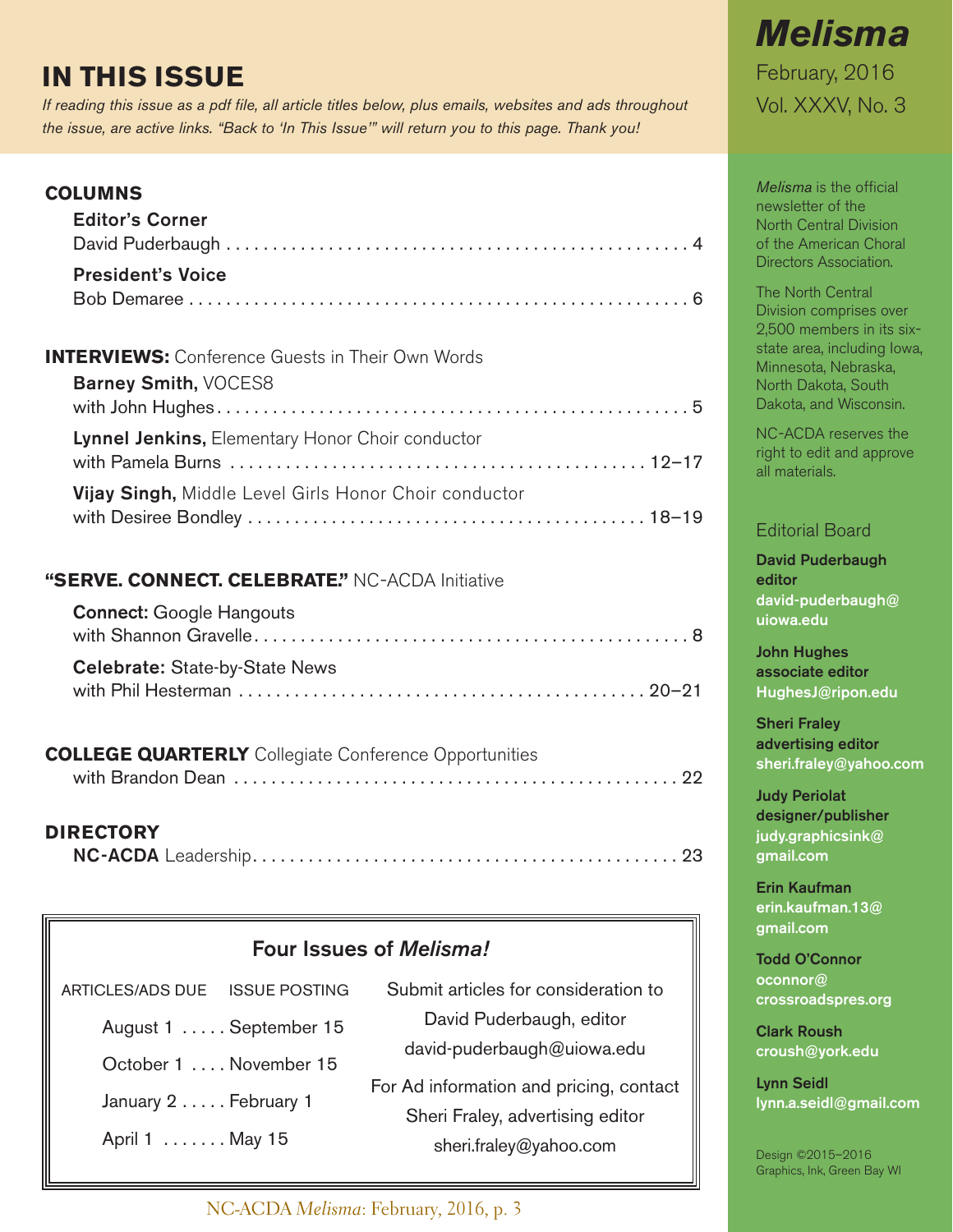<span id="page-3-0"></span>*Editor's Corner*



David Puderbaugh

*"The secret of a great melody is a secret."*

—Dave Brubeck

*"What happened between Oscar [Hammerstein II] and me was almost chemical. Put the right components together and an explosion takes place."* 

—Richard Rodgers

#### **David Puderbaugh**

*Melisma* Editor University of Iowa, Iowa City, IA [david-puderbaugh@uiowa.edu](mailto:david-puderbaugh@uiowa.edu)

#### *Happy New Year!*

Although 2016 is already a month old, for me it's still quite new, so long as I keep inputting forms and checks with "2015" when asked for the year. In some ways, the year is still new, indeed; universities have just begun the spring term, the choral competition season has kicked off, and honor choir festivals have begun their run through the next several weeks. Once the smoke clears, some of us in the North Central division may already be witnessing the first signs of spring.

In this issue, President **Bob Demaree** provides readers with tantalizing details regarding our upcoming division conference in Sioux Falls. If you are still on the fence about attending, let me help you out: it is going to be a fantastic gathering you won't want to miss! There is something, actually multiple things, for everyone, and it is one of the best opportunities we have to recharge our choral work and learn from respected experts, to reconnect with old friends and make valuable new ones. Moreover, Sioux Falls is a delightful city; my two trips there in preparation for this conference have been eye-opening. Washington Pavilion is a cultural jewel unique to our region and the envy of others.

A detailed view of what is in store for you in Sioux Falls can be found on the division website: www.ncacda.org. This issue of *Melisma* aims to bring aspects of the schedule into high relief. Two conference honor choir conductors, **Vijay Singh** and **Lynnel Jenkins,** talk about their rehearsal techniques and priorities. Lynnel's interview happens to be a transcript of one of the division's R&R Google Hangouts, held last fall. The Hangouts are wonderful opportunities to connect with your R&R chairs as well as top choral experts to exchange ideas and ask questions. Check them out! This issue also features a first for *Melisma:* an audio interview with **Barney Smith,** the founder of **VOCES8,** one the world's hottest vocal ensembles and the headliner performing group at our conference. Pop it on while you're at your desk or on the road…*Melisma* is along for the ride!

In this issue you'll also find information on goings-on from state to state and a list of upcoming Google Hangouts. There is obviously a lot happening in this division—so much, it's easy to miss out. The division conference promises to bring you to the epicenter of it all, in Sioux Falls, the geographical center of North Central!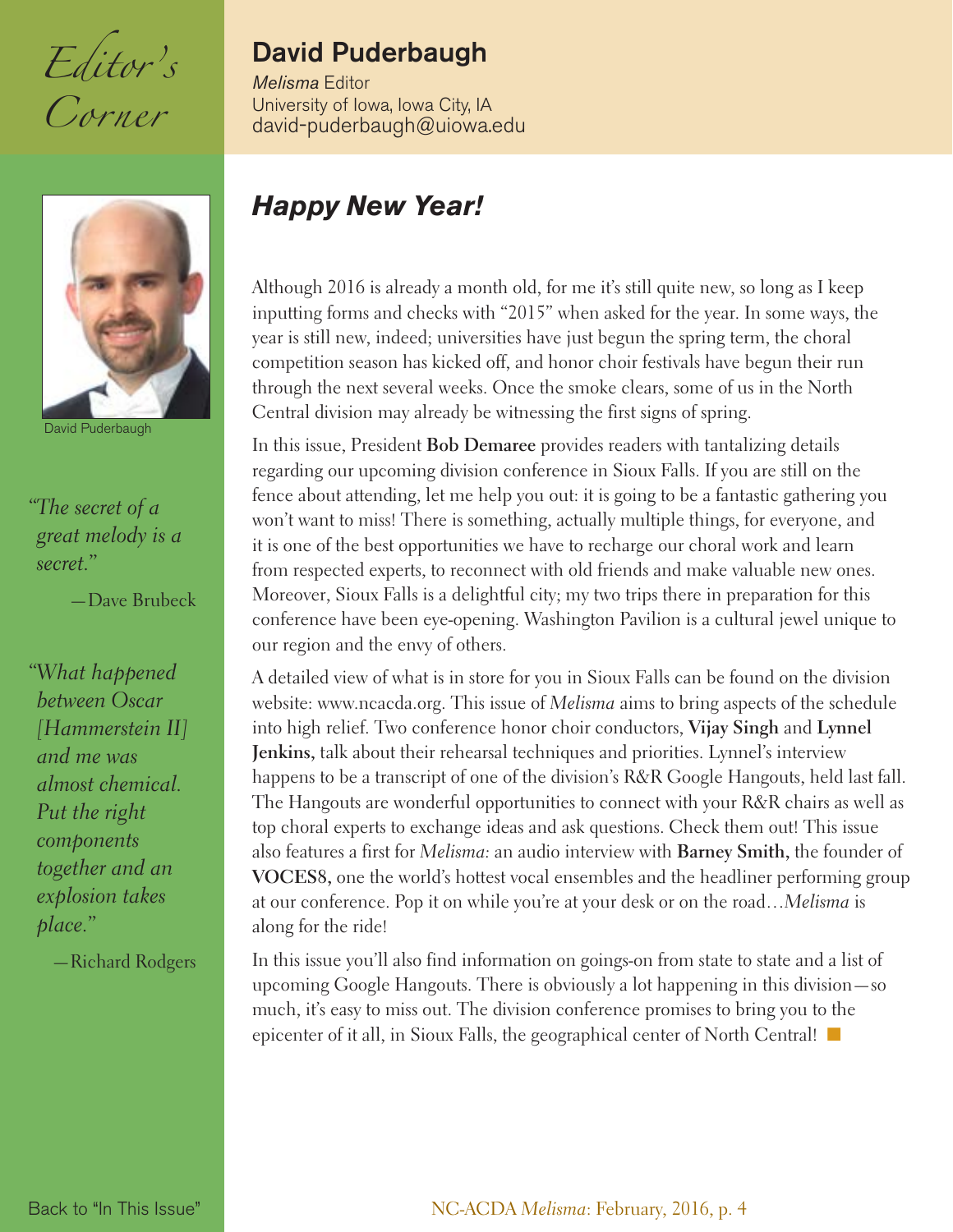#### **John C. Hughes**

*Melisma* Associate Editor Ripon College, Ripon, WI [hughesj@ripon.edu](mailto:hughesj@ripon.edu)

#### <span id="page-4-0"></span>**Audio Interview with Barney Smith, VOCES8**



Barney Smith

I recently had the opportunity to interview Barney Smith, co-founder and artistic director of the acclaimed VOCES8, our conference headliner ensemble.

In this interview, we discuss the formation of VOCES8, their rehearsal process and performance schedule, and their upcoming performance with Ola Gjeilo at NC-ACDA's 2016 conference in Sioux Falls, SD.

I hope you enjoy learning more about how VOCES8 operates and how the ensemble makes music at such a consistently high level.  $\blacksquare$ 

#### [Audio Interview with Barney Smith](http://www.ncacda.org/barney-smith-interview)



ohn C. Hughes



Now taking applications from Catholic high school singers for the June 13-25, 2016 camp and concert tour. Apply online: www.CatholicYouthChoir.org Applications accepted until the end of March 2016



Questions? 320-363-3154 or ncyc@csbsju.edu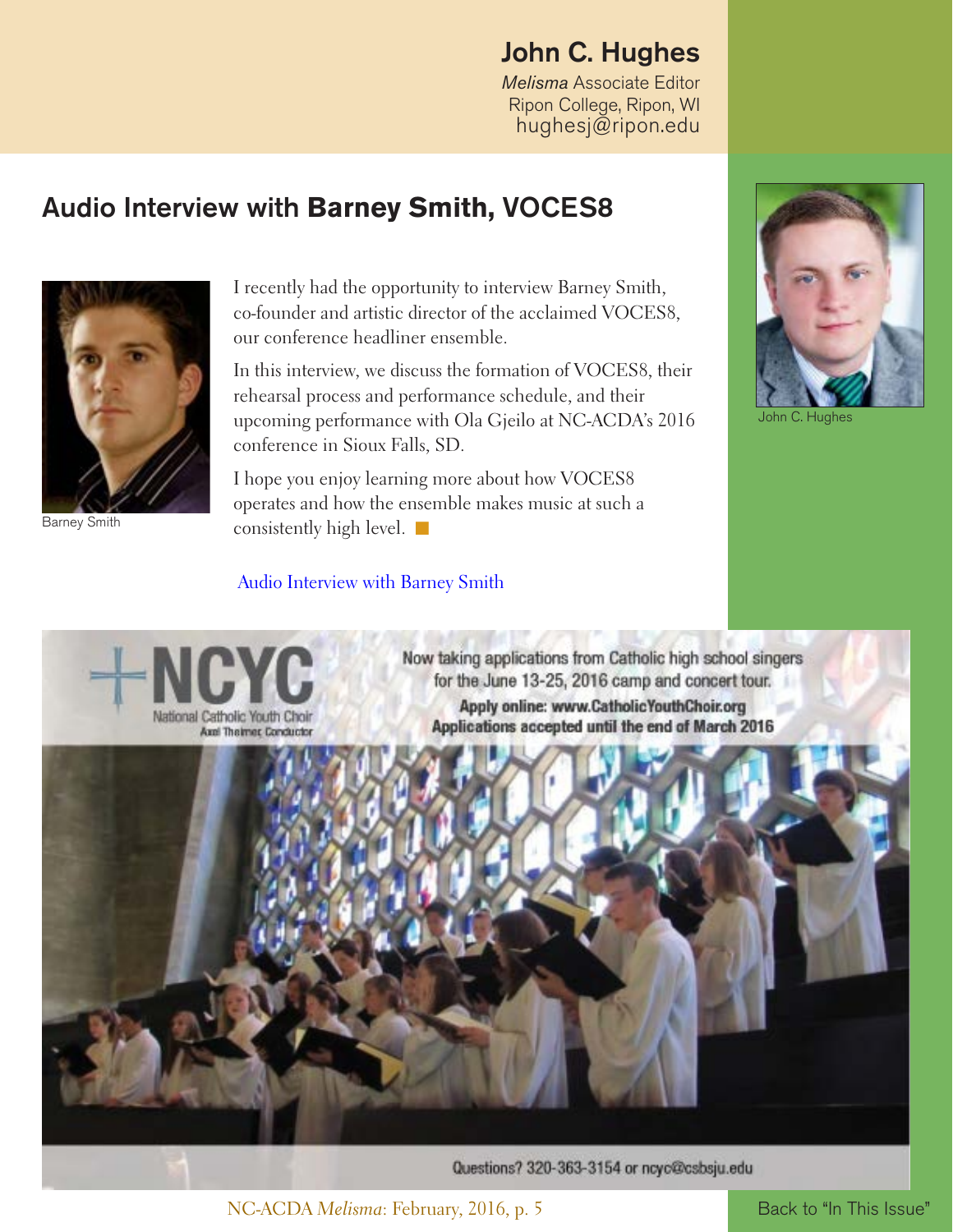<span id="page-5-0"></span>*President's Voice*



Bob Demaree

*ENGAGE leaders will show students not only pieces that are doable in their positions, but also will show them HOW to introduce and teach these pieces. Imagine this as a choral music education master class!*

#### **Bob Demaree**

NC-ACDA President University of Wisconsin-Platteville [demaree@uwplatt.edu](mailto:demaree@uwplatt.edu)



#### **Dear Friends,**

As I write this, it's three days before Christmas, and I am fully in my "Ghost of Christmas Present" mood. You know this mood—it's the one so beautifully portrayed in the 1951 Alistair Sim version of "A Christmas Carol" by the jolly Francis de Wolff— "Come IN, man!" It's the time for opening the front door and welcoming guests into the house for some hot cider and cookies and a warm fire! It's so great to have two of my four kids coming home for the holidays and knowing that we'll have fun and laughter!

And yet, I also know that two months from now, the Sioux Falls conference will be in our rearview mirrors! Amazing! As you can imagine, this event has been central to my life now for almost four years. Talk about preparing the house for the holidays! While it's been a lot of work, I can honestly say that I feel just like old Francis de Wolff and want to welcome you all in. Our team of conference planners has done an amazing job, and your minds will be sparked and hearts warmed by the sessions and concerts we have in store for you.

#### *Collegiate ENGAGE*

In this column, I particularly want to give a "shout out" to **Phillip Swan** and **Eric Barnum,** who have been working to plan the **Collegiate ENGAGE program** for Saturday. To all of my collegiate colleagues out there—BE SURE TO SEND YOUR STUDENTS to this event! It is going to be remarkable.

Phillip has planned some new twists into the day for our future music educators. The linchpin of the day remains—the students will have multiple repertoire sessions led by top names in our choral world. These leaders will show students not only pieces that are doable in their positions, but also will show them HOW to introduce and teach these pieces. Imagine this as a choral music education master class!

Phillip has also arranged for two other wonderful facets to bring light. First of all, the entire group of collegians will attend the first performing session on Saturday to hear the Sioux Falls Roosevelt High School Concert Choir. Then, they will move to the First Congregational Church across the street, where **Robyn Starks-Holcomb,** Roosevelt's director, will lead a *talk-back about the entire rehearsal and performance*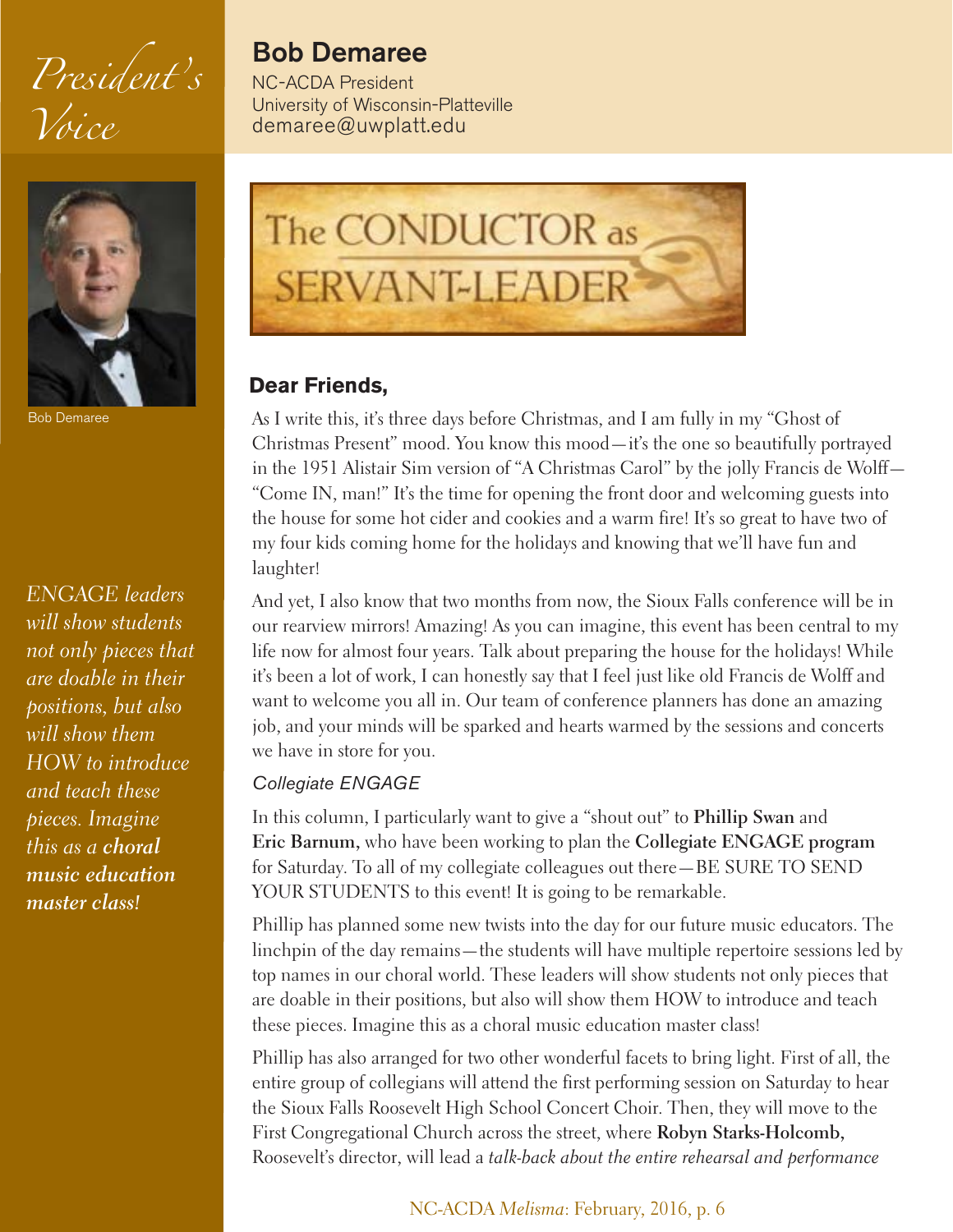*experience* from her perspective. The students will hear this, basically in real time, hot off the stage!

Then later in the day, Eric is enlisting a number of great North Central division *composers* to hold a panel discussion about commissioning and composition in general with the students. The students will get to learn how tremendous it can be to commission a work, to work with a living composer, and, most of all, just how accessible most composers are! I have sent students to both Madison and Des Moines for this collegiate day in the past, and my students are more excited than ever to ENGAGE in this day!

#### *A few hospitality items to bring to your attention:*

#### *Walking/Parking*

We're definitely experiencing El Niño here in Wisconsin as I write this; let's hope that the weather continues to behave in mid-February. But even if it doesn't, please know that two of the conference hotels (Holiday Inn City Center and Country Inn and Suites) are between *five and ten minutes* walking distance to the Pavilion, First Lutheran, and First Congregational. Phillips Avenue, where there are a host of tremendous restaurants (try to get into the Diner for breakfast!), is just one block east of the Pavilion. If you stay at the Sheraton, don't be concerned either—First Lutheran is kindly providing its large *parking lot* to us for FREE, allowing you to walk across the street to the Pavilion. If that's full, there's a big covered parking garage at 12th and Main on the east side of the Pavilion. Last I knew it was \$3 a DAY to park there!

#### *Getting around*

We are working to provide you with student ACDA chapter members who will be in and around the Pavilion, especially on Thursday, to meet and greet you and help you find your way to registration and to the interest session venues. For most of the conference, going from the performance venue to the interest sessions will simply mean crossing South Dakota Avenue! We expect to have excellent signage to help guide you, thanks to the kindness of the Sioux Falls School District!

#### *Exhibits*

The exhibits will all be housed in the lobby of the Pavilion, meaning that you can plan your stops around concert and interest sessions and never have to go outside of the Pavilion to do so! We expect to have concessions available in the morning and at noontime (or you can visit Leonardo's, a great little bistro on the main floor) for your convenience.

Please know that the entire staff is at your service to try to help make your visit pleasant and productive. If you need assistance, do not hesitate to flag one of us down and ask! We want you to enjoy the visit and take full advantage of the conference!

I look forward to seeing many, many of you in Sioux Falls. I hope that the beginning of 2016 is already off to a magnificent start and that you are making terrific music!

*Parking is plentiful, and either free or very reasonably priced, around the conference venues. See: "Walking/Parking."*

*Maps of conference venues, hotel locations, and layouts for Sommervold Hall and the Washington Pavilion of Arts and Science are available online at ncacda.org/maps and in the conference program.*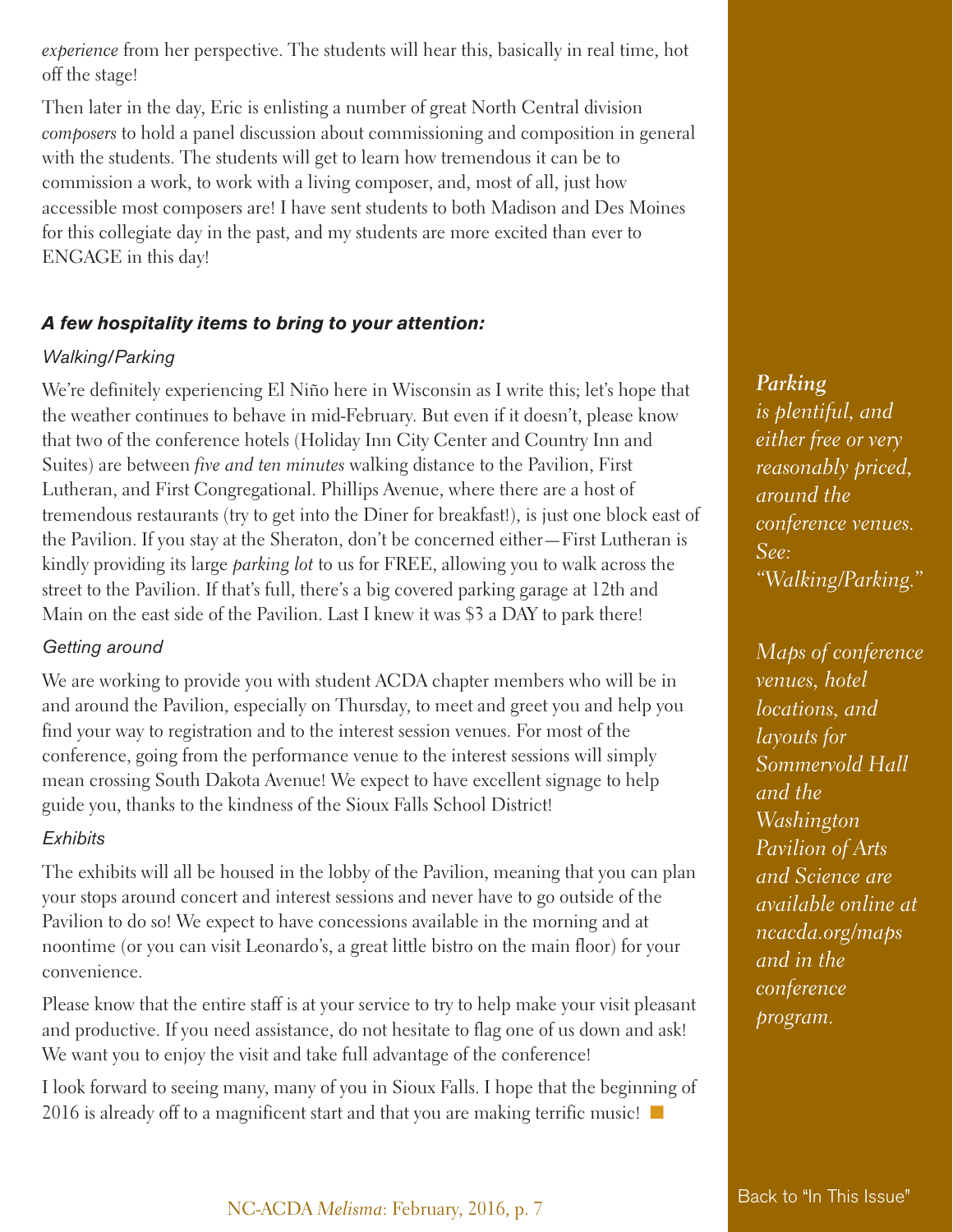<span id="page-7-0"></span>*Google Hangouts*



hannon Gravelle



\*R&R is Repertoire & Resources, the new ACDA designation!

#### **Shannon Gravelle**

NC-ACDA Google Hangout Coordinator University of Nebraska-Omaha [shannonmgravelle@gmail.com](mailto:shannonmgravelle@gmail.com)

#### Upcoming **Google Hangouts**

with your division R&R<sup>\*</sup> Chairs!

Join your NC-ACDA R&R Chairs in **Google Video Hangout** sessions, a type of virtual roundtable discussion. This has been a great chance for colleagues to come together, brainstorm, share, and be inspired! The topics presented in these Hangouts cover a wide range of interests. A Google Video Hangout is a way to talk in real-time. *If you have a computer and a Google ID, you can join any of these sessions.* The links to join these Hangouts are shared through Facebook, email, and the NC-ACDA website as the dates approach. Below is a list of the upcoming topics, as well as their dates and times. Be sure to check them out!

#### **Upcoming Google Hangouts:**

**• February 2 at 8:00 pm** . . . **College & University Choirs R&R Chair Lee Nelson** Topic: Interview with Eriks Ešenvalds

**• February 7 at 4:00 pm** . . . **Two-Year College Choirs R&R Chair Rita Stinner** Topic: Connections and Pathways... to "Serve, Connect, and Celebrate" Choral Music in the Two-Year College Music Program

**• March 6 at 3:00 pm** . . . . . **Boychoirs R&R Chair Marco Melendez** Topic: Honoring the Unsung Hero: Music for Patriotic Moments

**• April 10 at 6:00 pm** . . . . . **Vocal Jazz R&R Chair Tina Thielen-Gaffey** Topic: Demystifying Vocal Jazz at all Levels

**• April 12 at 7:00 pm** . . . . . **Show Choirs R&R Chair Lukas Warren** Topic: Competitive Arts: The Good and the Bad

**• May 1 at 3:30 pm** . . . . . . . **Music in Worship R&R Chair Tom Trenney** Topic: May God Give Us Faith to Sing

**To join a Google Hangout, do ONE of the following:**

**1)** Add NCACDAHangouts@gmail.com to your Google+ circle if you have Google+.

**2)** Make sure you have a Google ID and you know your login information to join. Note: A Google ID does not necessarily have to be a Google account.

**3)** If you have a Google ID, you can email NCACDAHangouts@gmail.com and ask to be added to the event ahead of time.

**4)** Each Hangout link will be sent out via email and Facebook, and will be on the NC-ACDA website. Use the link to join the Hangout at the time of the event.

*If the event is "full" (meaning there are already 10 people using video), you can still join, watch, and use the chat function!* 

[Back to "In This Issue"](#page-2-0) NO-ACDA *Melisma*: February, 2016, p. 8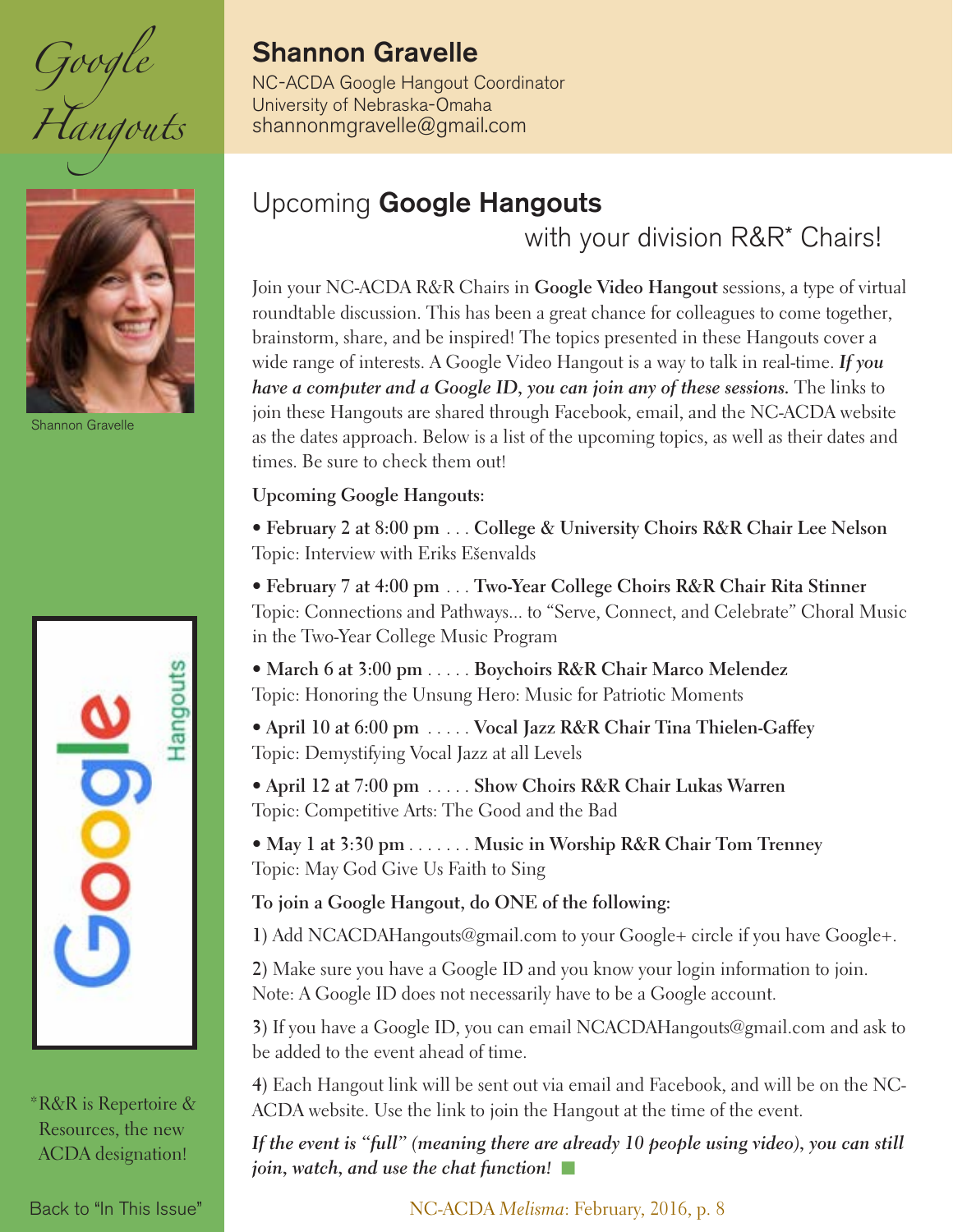# LUTHERAN<br>SUMMER<br>MUSIC **ACADEMY & FESTIVAL**

A musical training and performance program June 26-July 24, 2016 Grades 8 - 12



Encourage young musicians to join us for a transformative summer. Learn more at www.lutheransummermusic.org

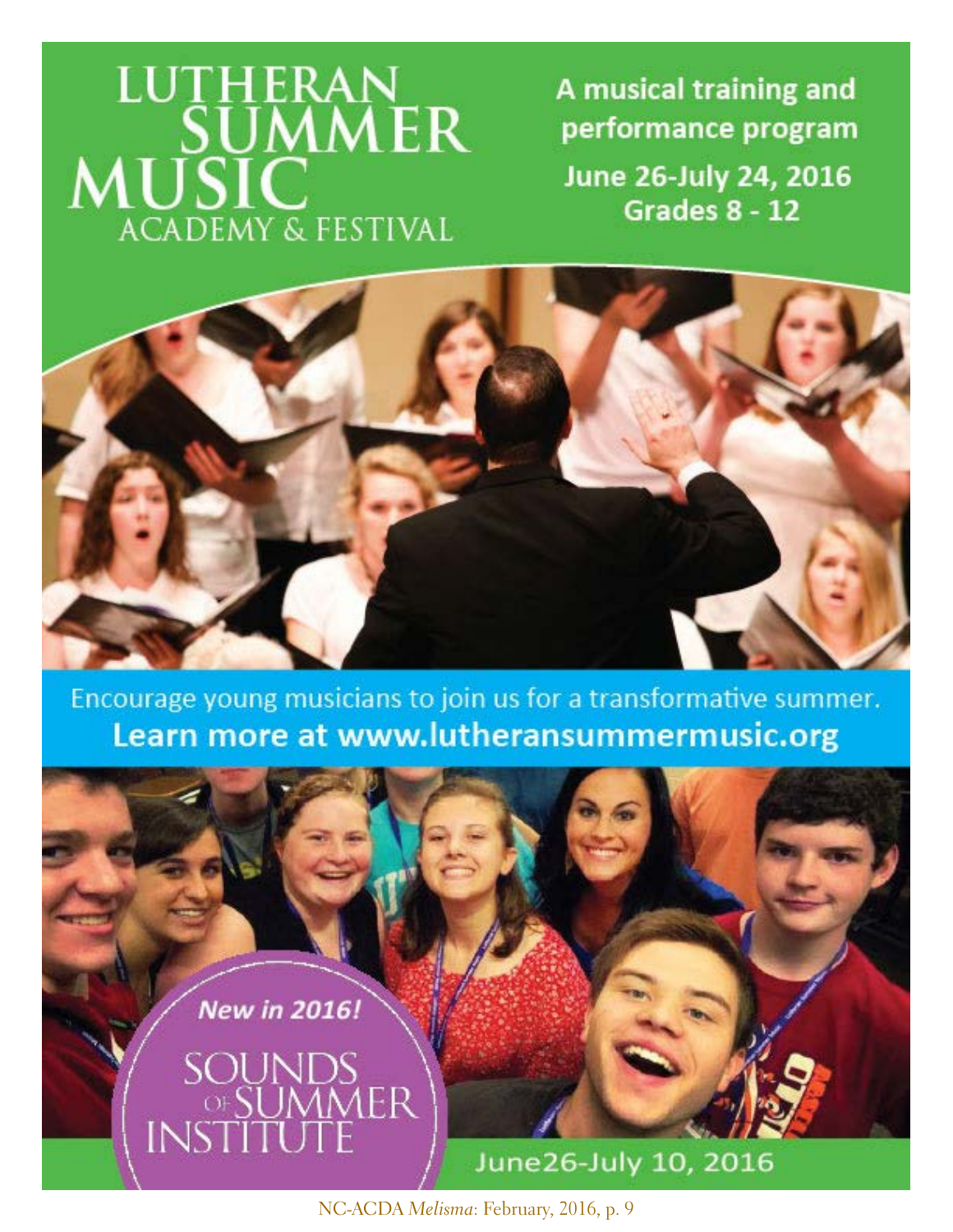*Music in Worchip*

*Our main Music in Worship experience will be centered on the idea of prayer. Prayer is a worshipful experience for people in every faith tradition around the world; it is central to who we are spiritually.*

*Anton Armstrong, from St. Olaf College, will deliver his thoughts on service in music ministry, which will be delivered just before the program itself at 11:00 a.m.*

#### **Tom Trenney**

NC-ACDA Repertoire & Resources Committee Chair First-Plymouth Congregational Church, Lincoln NE [tomtrenney@gmail.com](mailto:tomtrenney@gmail.com)



#### **Music in Worship at the NC-ACDA Convention**

For the pastoral musicians who come to the conference in Sioux Falls, there are no less than three opportunities to connect with music in worship, in performance order:

#### **1. CHURCH CHOIR PERFORMANCE**

Friday, February 19 at 1:00 p.m., Washington Pavilion

It is rare in our regional gatherings to hear offerings by church choirs. The Plymouth Choir from First-Plymouth Church in Lincoln, Nebraska and I will share our congregation's music and message in sacred works by Rosephanye Powell, Alexander Gretchaninoff, and Kenneth Jennings.

#### **2. READING SESSION**

Friday, February 19 at 4:15 p.m., First Congregational Church

Join me and the Plymouth Choir from First-Plymouth Church in Lincoln, Nebraska, to read through colorful, expressive music and meaningful, inspired texts of choral music for worship. Many pieces in the packet have been written by composers from our North Central division, and several of the composers will be with us to introduce their works in person.

#### **3. THIS WE PRAY**, coordinated by **Stephen M. Sieck**

Saturday, February 20 at 11:15 a.m., Cathedral of St. Joseph

Our main Music in Worship experience will be centered on the idea of prayer. Prayer is a worshipful experience for people in every faith tradition around the world; it is central to who we are spiritually. The framework of the program is built around the Lord's Prayer, which is an exemplar of how one prays (the Ur-Prayer, so to speak). Within the Lord's Prayer we find specific modes of prayer—a prayer of confession, a prayer of adoration, a prayer of praise. The program will combine readings that reflect different kinds of prayers with musical responses.

*continued*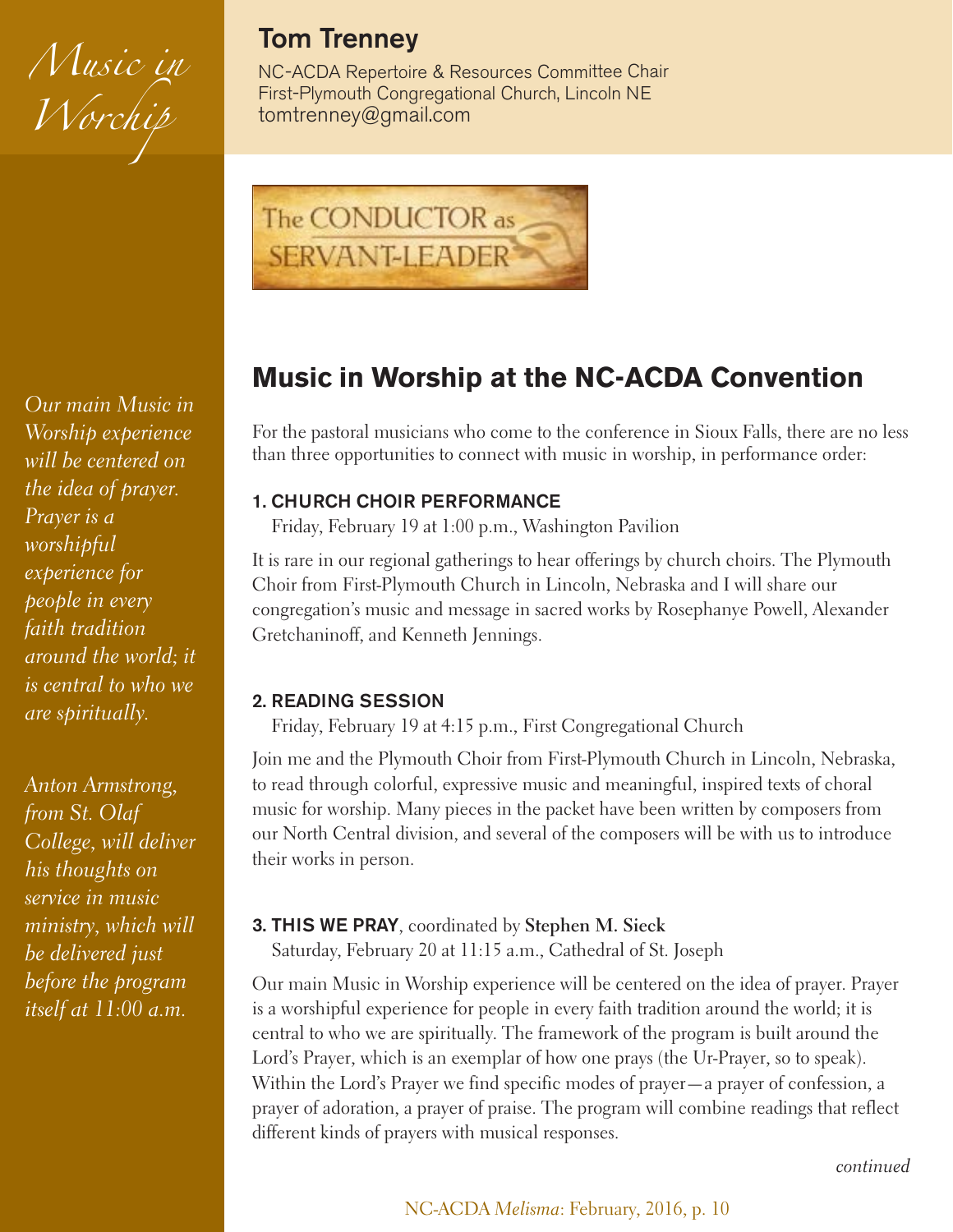#### Music in Worship, *continued*

The Carthage Women's Ensemble, directed by **Peter Dennee**; Chorale Midwest Chamber Singers, directed by **Bradley Barrett**; and Cedar Falls High School Concert Choir, directed by **Eliott Kranz** will collaborate in leading worship from the choir loft. The program will take place in the stunning Cathedral of St. Joseph. This is, aesthetically and acoustically, a magnificent church, and attendees will love the way the choirs sound. And we will all love singing congregational hymns together there!

As the conference brings back the popular *Thoughts on Music* series that we heard in Madison in 2012, we welcome **Anton Armstrong** from St. Olaf College to deliver his thoughts on service in music ministry, which will be delivered just before the program itself at  $11:00$  a.m.  $\blacksquare$ 



NC-ACDA *Melisma*: February, 2016, p. 11 [Back to "In This Issue"](#page-2-0)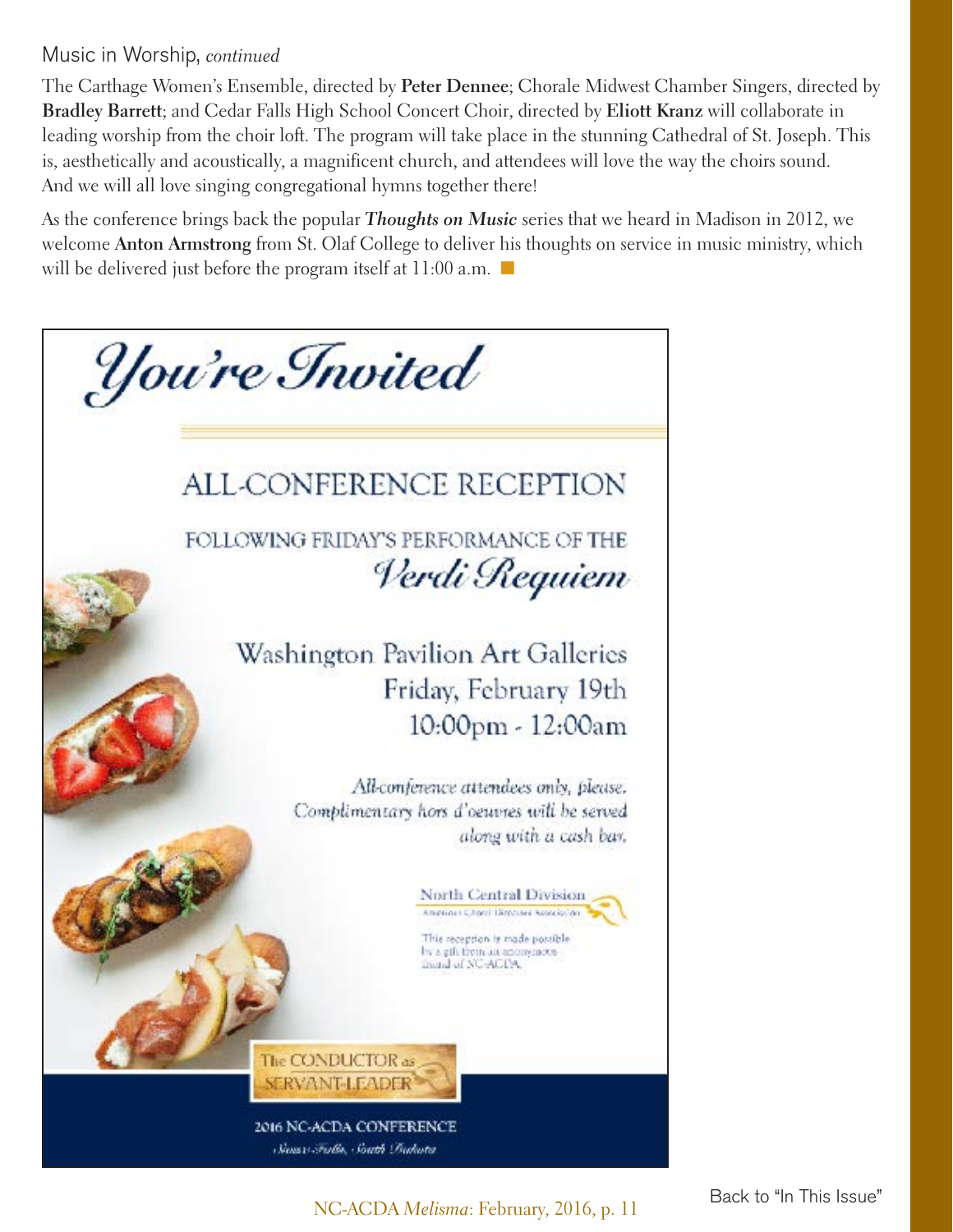<span id="page-11-0"></span>

#### **Pamela Burns**

NC-ACDA Repetoire & Resources Committee Chair Lake Agassiz Girls Choir, Fargo, ND [pcapuch@msn.com](mailto:pacapuch@msn.com)





#### **Special Guest Interview: Lynnel Jenkins**

#### **2016 NC-ACDA Conference Elementary Honor Choir conductor**

#### **About Lynnel Jenkins…**

Lynnel Joy Jenkins is in her sixth season as artistic director of the Princeton Girlchoir and a choral teacher at the Timberlane Middle School of the Hopewell Valley Regional School District in Pennington, New Jersey. Ms. Jenkins' varied conducting and teaching experience ranges from the elementary to collegiate level. She has served as assistant professor of music education at the Westminster Choir College of Rider University and

conductor of the Resident Training Choir at the American Boychoir School in Princeton, New Jersey.

Ms. Jenkins is a choral conductor and music educator of international stature, having lectured and conducted in China, Hong Kong, Iceland, and South Africa. She has served as guest conductor for numerous honor choirs, all-states, and choral festivals in the United States and a clinician for several professional music conferences. She currently serves on the conducting faculty for the Vocal Arts Camp of James Madison University in Harrisonburg, Virginia.

Ms. Jenkins earned degrees from Temple University and Westminster Choir College of Rider University, and at both institutions was awarded the Elaine Brown Conducting Award. She was recently inducted into the Westminster Music Education Alumni Hall of Fame and also received the Westminster Alumni Merit Award. She holds a certificate in Kodály pedagogy from Westminster Choir College of Rider University and Level Two Orff-Schulwerk certification. She is pursuing a Doctor of Musical Arts degree in choral conducting at the University of Arizona in Tucson.

North Central ACDA sponsored a live group interview with Ms. Jenkins via Google Hangout on Sunday, November 22nd. What follows here is the transcript from that interview.

Lynnel Jenkins

*Lynnel Joy Jenkins is in her sixth season as artistic director of the Princeton Girlchoir and a choral teacher at the Timberlane Middle School of the Hopewell Valley Regional School District in Pennington, New Jersey.*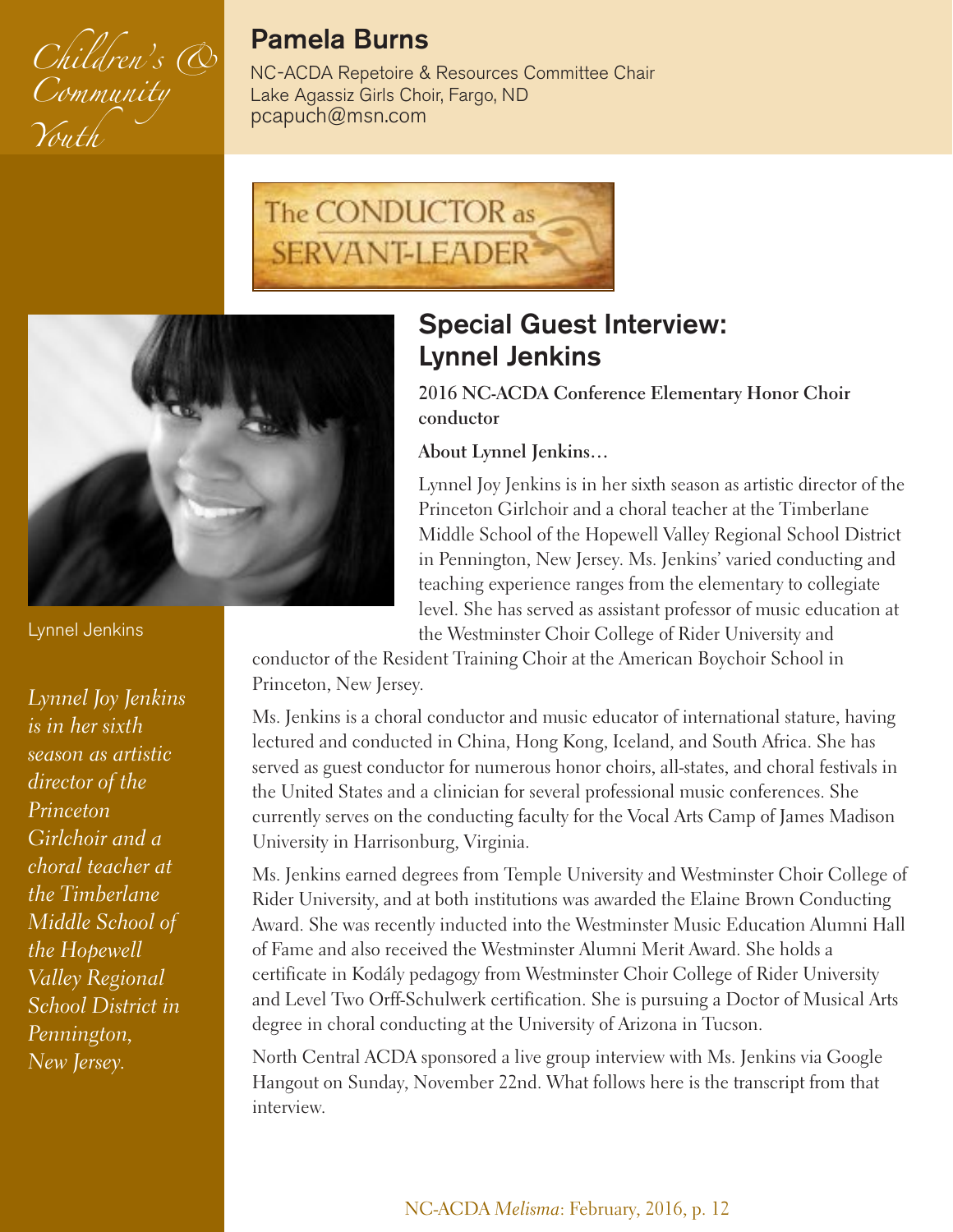#### **An Interview with Lynnel Jenkins…**

#### **PB**: *Hello Everyone! Lynnel, have you worked with choirs of all ages? Tell us what you especially love about working with children's choirs.*

**LJ**: Yes, I have had the pleasure of working with choral groups of all ages. Children bring such an imagination and an exploration to the rehearsal, which is an exciting experience. It is always such a joy for me to collaborate with children and to see what we can create together in the choral rehearsal.

#### **PB**: *Lynnel, tell us how you go about building beautiful tone in the young person's voice.*

**LJ**: I use the choral warm-up process to assess their strengths as vocalists and musicians. I also evaluate how well they respond to various instructional strategies and conducting gestures. I tailor the strategies to suit the demands of that particular choral group. For some groups, modeling is the key to building beautiful tone. For other groups, kinesthetic activities to internalize the vocal technique are the key to building beautiful tone and are most successful. Whatever strategies work best with a particular group; I tend to focus on those strategies to assist singers in developing the choral sound that is desired for a particular piece.

#### **PB**: *So, do you strive for a different color, or tone quality, with different pieces with your kids?*

**LJ**: Yes, I strive to cultivate tone colors to match the appropriate style.

#### **PB**: *And they're able to do that?*

**LJ**: I am hesitant to give a blanket "yes," but I have found that they can make many different and unique sounds. These sounds can be transformed into beautiful tone colors. Each rehearsal, I try to enrich their musical vocabulary with various sounds through vocal modeling and vocal exploration.

#### **PB**: *How do you try to describe tone color?*

**LJ**: I use names of colors or descriptive words to refer to tone color. I may refer to a student with a particular shirt or scarf and ask the choir to sing that color. I also engage their imagination with descriptive phrases

such as, "please sing like you are smelling a red rose" or "basking in the warm sun." I'm not always sure how they will perceive the color in terms of sound. However, we find the desired sound together through this exploration process. I make note of the color or descriptive words that cultivated the desired sound and continue using this prompt when working with the children.

#### **PB**: *Let's talk about repertoire. What do you think is the best way to discover new repertoire for your choirs? What have you found to be the most successful for you?*

**LJ**: Attending concerts have been my most valuable resource in discovering new repertoire. I am always amazed by the quality of literature that my esteemed choral colleagues perform with their young artists. I attend concerts produced by ACDA and other professional music associations, honor and all-state choirs, community and youth choirs, college choirs and school districts. I am very fortunate to live in an area that is so richly populated with outstanding choral and instrumental ensembles. I also access performances via on-line streaming and YouTube. Additionally, music publishers make their scores available with recordings of real children singing which is extremely helpful. Another great way to discover new repertoire is to view works of living composers.

**PB**: *I find attending conferences and reading sessions at conferences is a great way to find new repertoire. For those of you listening that are children's choir directors, please be aware of the National Children's Choir Conductor's Retreat being held in New Jersey in January. It's something I've only attended once and it's fantastic! It's the sort of thing where every single minute of the whole conference is applicable to what you do. Check it out!*

**LJ**: YES, please come to New Jersey to attend the ACDA National Children's Choir Conductor's Retreat, we'd love to see you! It will be an amazing retreat.

continued

NC-ACDA *Melisma*: February, 2016, p. 13 [Back to "In This Issue"](#page-2-0)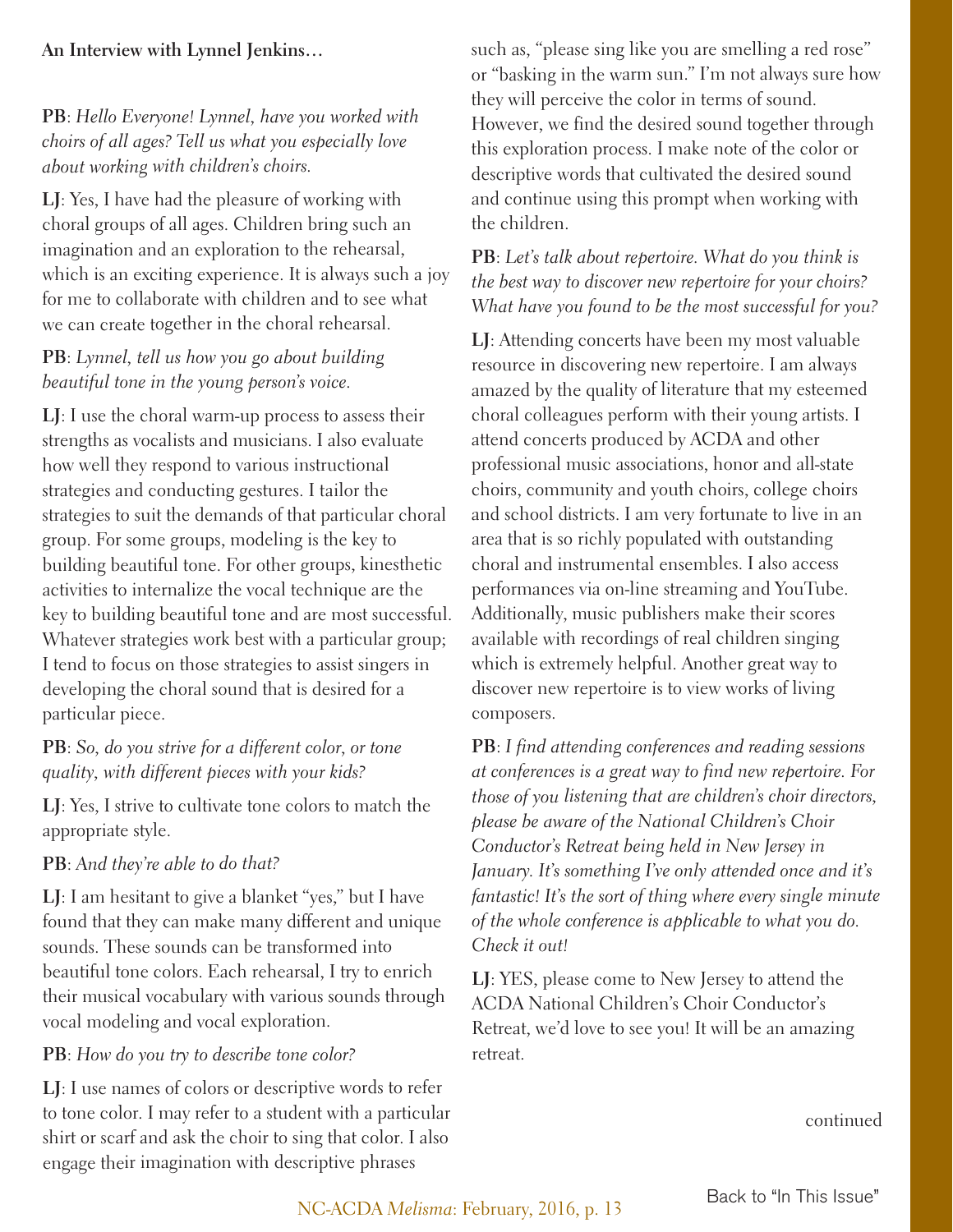Interview with Lynnel Jenkins, continued

**PB**: *Lynnel, has your organization commissioned any new work?*

**LJ**: Yes, my community youth choir commissioned Ryan Brechmacher for our twenty-fifth anniversary. We are passionate about offering more wonderful literature for treble choirs and have plans to continue commissioning works in the future.

#### **PB**: *Do you feel like you want to talk anymore about the benefits of working with living composers, Lynnel?*

**LJ**: It's kind of neat when the children have the opportunity to meet the artist behind the music. To be able to meet the composer and ask questions about their creative process, really brings the music to life.

**PB**: *I agree. They think about it differently once they've worked with a composer in that context. I know that, for some programs, it can be tricky to find the dollars to commission new works. I have found it to be a life-changing experience for my singers, though, so I would just encourage conductors whose groups cannot afford a commission to explore the possibilities of a consortium where several organizations join together to fund the commission. Keep in mind, if it's not practical for all of the participating choirs to meet and work with the composer, a Skype or FaceTime chat with the composer could be the next best thing.* 

**PB**: *Lynnel, how did you go about selecting your repertoire for the NC-ACDA Conference coming up in February?*

**LJ**: I considered pieces that were successfully performed with my own students. These pieces embody great artistic qualities as well as a range of tone colors. NC-ACDA commissioned Deanna Wehrspann to write a piece for the Elementary Honor Choir, which enhances the repertoire with a newly composed work. I found pieces that share commonalities, offering mutual rehearsal strategies and warm-ups that can be used for several pieces as transitional material, moving from the Baroque piece to the newly composed piece to the global piece. This provides economical and musical strategies for addressing limited rehearsal time.

#### **PB**: *What is your approach to sight singing with the Girlchoir, or even your middle-school choirs?*

**LJ**: For my middle-school choir, I use a synergy of the Kodály and Orff approaches to musicianship building. For the Girlchoir, we use a Kodályinspired approach to musicianship building. Tools such as solfege, hand signs, and rhythm syllables are a constant in rehearsals to develop aural skills and music reading. We have a six-tier choral program in which we begin laying the musical foundation in the introductory choir, Grace Notes. As girls progress through the intermediate and advanced levels, they build their musical, aural, and vocal skills. The goal is to become an independent musician by the time they reach the most advanced group, Cantores, the high school choir.

**PB**: *So with your most advanced group in the girl choir program, you don't necessarily do group sightsinging?*

**LJ**: They are sight-singing all the time. Sometimes they sight-sing using solfege or an intentional syllable, with a consonant and a vowel to cultivate the color of the piece and/or the style of the piece.

**PB**: *Sure, that makes a lot of sense. What are some rehearsal techniques that you use to build artistry in your children's choir, acknowledging that in any choir every single piece might not be performed at the highest artistic level, so measuring artistry in moments if necessary? What are some of your techniques?*

**LJ**: I approach building choral tone in the same manner as building beautiful tone. I assess their vocal and musical strengths during the choral warmups. I tailor the rehearsal strategies to the ones that engender the desired choral tone. If it's just watching my gesture and allowing them to respond to what they see, then I would use that particular strategy to build the artistry. If it is listening to other performances and then critiquing the performance then I would lean towards that strategy.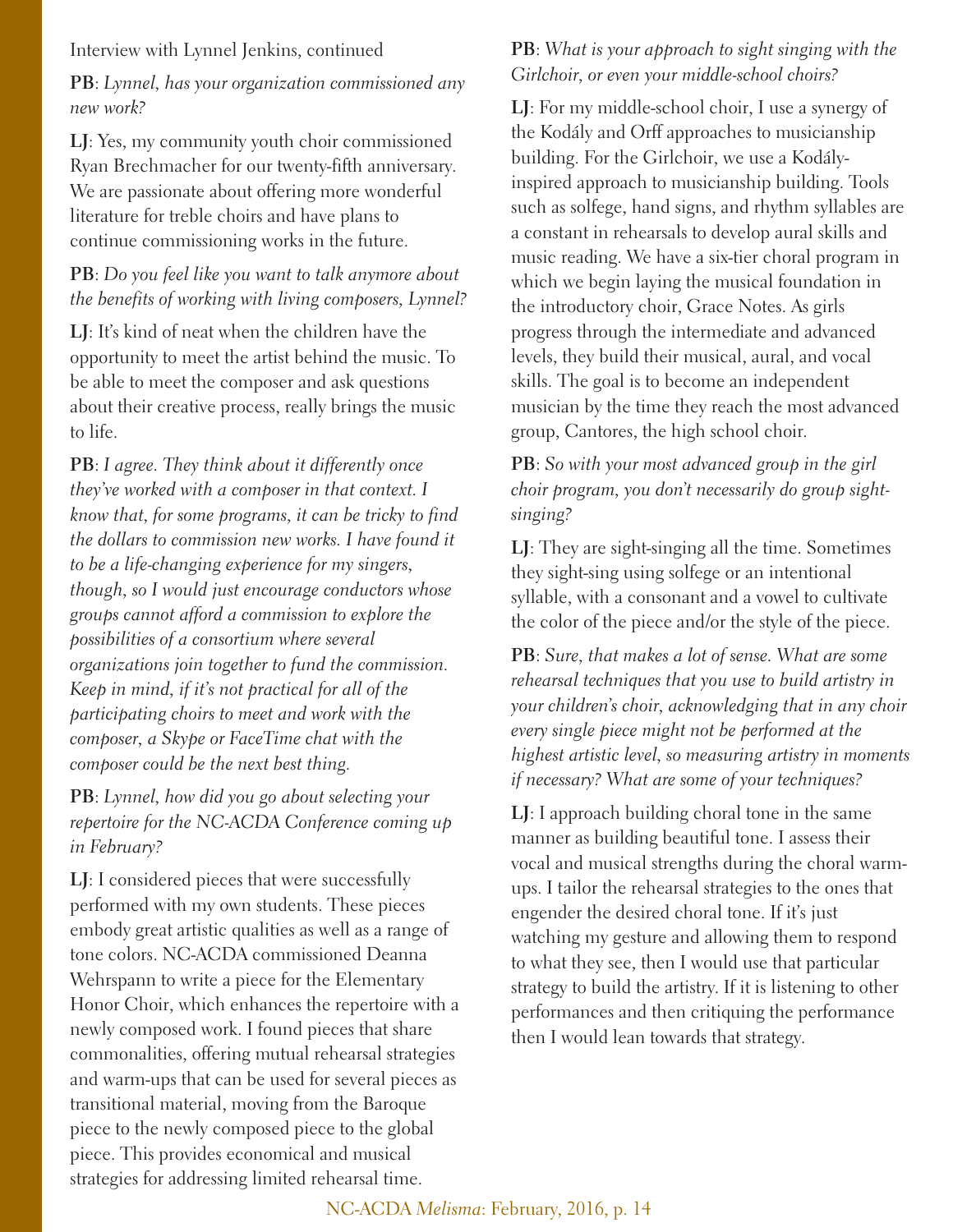**PB**: *Thank you. How do you plan and pace your rehearsals with today's over-scheduled children in mind?* 

**LJ**: Keeping the pizzazz and excitement as well as keeping things moving is the key. I change the pace often to keep them engaged.

#### **PB**: *What are your best recruiting techniques? Do you have any special recruiting techniques for recruiting boys, specifically?*

**LJ**: They love musical theater and they love singing together. Any platform that will allow them to sing show tunes and to sing with other boys it is a great way to keep them singing.

Another strategy is allowing them to know that that they are valuable to the choral group. That has been my strongest strategy for recruitment. Sometimes they just need to know that they are valued and appreciated for their talent and their ability, and that you just can't do it without them.

**PB**: *Yes, I think that works with girls too. How about through the Princeton Girlchoir Program, do you have some recruiting strategies you could share for the community choir?*

**LJ**: The best recruitment strategies are the girls! The girls are excited about their Girlchoir experience, which attracts others to the choral program.

#### **PB**: *You don't really need to do anything else?*

**LJ**: Yes, of course. We recruit as well as connect with the community through advertisements, outreach concerts and events, open rehearsals, bring-a-friend events, etc. All those connections we continue to do, but I still think the strongest recruitment strategies are the girls and their love for singing at the Princeton Girlchoir that attracts others.

#### **PB**: *What are a few of the bigger challenges you've faced as a children's choir conductor?*

**LJ**: Attendance. I would say that's the biggest challenge because we collaborate with young musicians who are highly committed to various activities. Having a very firm attendance policy and enforcing that policy protects the quality of performances. Meaning, if you miss more than the allowed absences, you may not be eligible to

participate in that particular performance.

#### **PB**: *Does anyone else have a question for Lynnel?*

**Tom**: I have a miscellaneous question with a small group; maybe it's a little specialized. I have a community choir, fourth through eighth grade, about sixty kids. We're going to sing with a local symphony orchestra for a Christmas concert. We have one rehearsal and then the concert. What can I do to prepare those singers for that change in the sound when they rehearse with a piano all the time?

**LJ**: Wow. I think that the hardest thing is watching a different conductor. If you're familiar with the orchestral conductor, it would be good to imitate their gesture, or introduce different conducting styles in rehearsal. This will allow your singers to prepare for watching a different conducting gesture and ictus. During the orchestral rehearsal, it would be great if they had a chance to run it all the way through once or twice before addressing particular sections. This will allow the children to adjust to the orchestral sound and become more familiar with the experience.

**PB**: *Tom, in my experience, the kids tend to just oversing when they suddenly have all the additional sound and color in the accompaniment. I guess there's not a lot you can do to prepare them for that, except to go ahead and explain it. Explain that their tendency will be to oversing and that they might lose their good tone quality and intonation if they give in to that.* 

**Tom**: My other question for you, Lynnel, is you're like twenty-two years old, it seems. You have all this knowledge! Where did that come from? In other words, what kind of professional development opportunities have you taken advantage of to get all this knowledge that you have?

**LJ**: I run myself ragged, attending all the professional development workshops that are happening in my tristate area. Additionally, I observe master conductors and teachers, and critically reflect on their pedagogical process. These are the best resources for me.

continued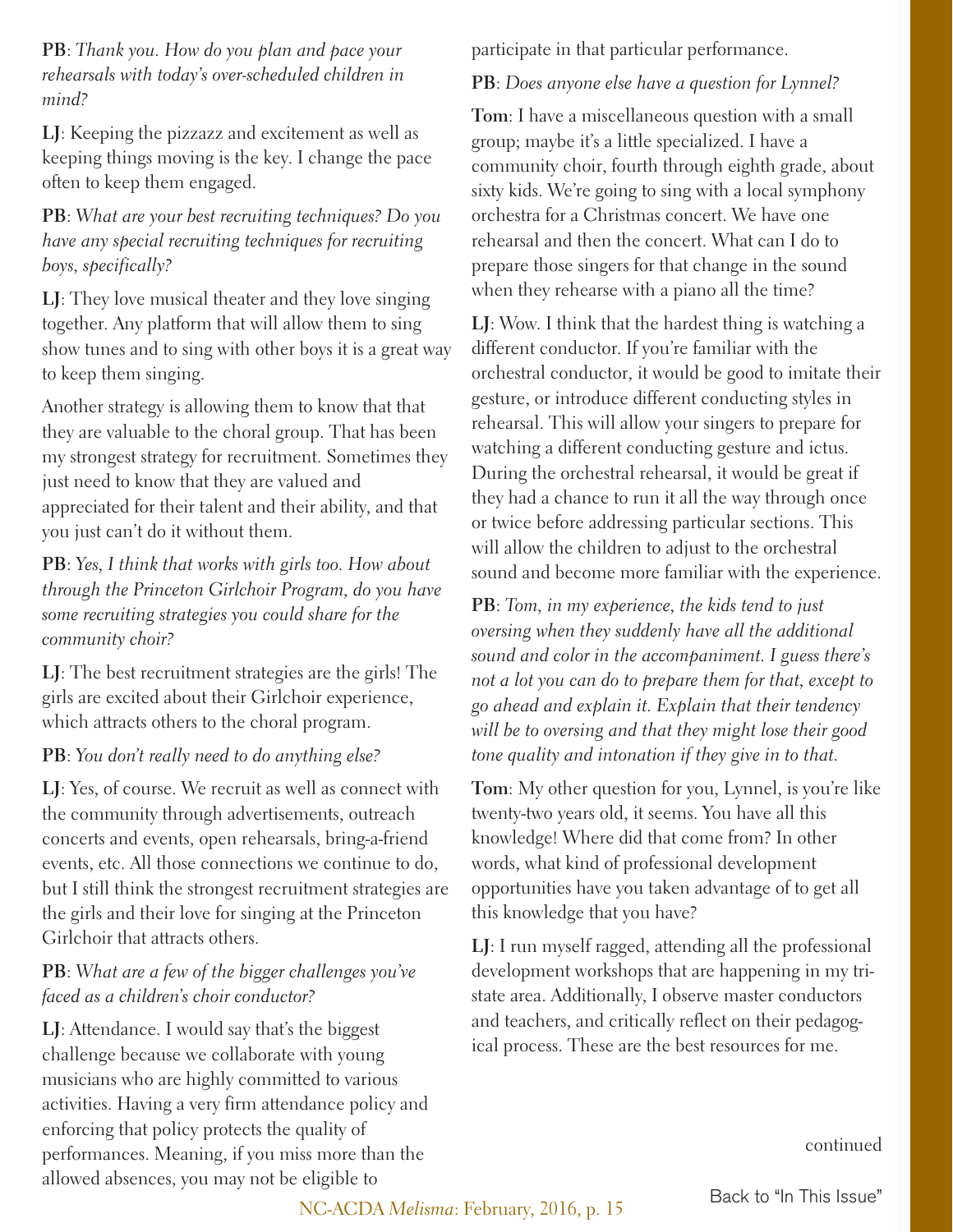#### Interview with Lynnel Jenkins, continued

**PB**: *Tom, you should seriously think about checking out that Children's Choir Conductor's Retreat in January. It's such a great one. I love national and division ACDA conferences, where you can get a little bit of everything. But this particular one is so concentrated in this specialty area that you come home with tons of new things to use.*

**PB**: *Lynnel, how important do you think it is to include team-building activities for your choirs? Do you do that intentionally, in rehearsal, or do you do it at retreats, or how do you guys accomplish that?*

**LJ**: It is funny you should ask because I recently became aware that the girls still do not know each other. Being that we are well into the third month of the season, it is crucial that they develop community. Team-building is a great way to develop a choral community that sings with a cohesive tone.

**PB**: *What are the some of your strategies for personal growth as a conductor and for avoiding burnout? I believe that you are currently pursuing a doctorate while you're teaching.* 

**LJ**: I think burnout is something we try to avoid all the time. I've found in this year that walking has been the best way for me to relieve stress.

For my own personal growth, my goals are to grow as an artist, pedagogue, and as a leader. I have grown tremendously through my professional commitments and academic work.

I always try to invest in my own professional growth as much as I possibly can. The biggest challenge is just trying to balance it all. The walking really allows me to manage the stress.

**PB**: *That's really interesting. I was at a symposium here in North Dakota, at North Dakota State University awhile back, and Tim Sharp was one of our guest speakers. He talked specifically about managing time. He quoted some composer/artist journals as well as biographical information about some composers and artists. Walking comes up over and over again in these resources. It seems to be a common thread among artists. You must be one of the geniuses!*

**LJ**: I do feel like a weight has been lifted after my walk—very therapeutic.

#### **PB**: *Does anybody have another question for Lynnel? We have a little time left.*

**Tom**: I was going to ask: your Girlchoir, how far in advance do you plan your rep? Do you plan for the whole year in the summer?

**LJ**: Yes, I do try to plan during the summer.

**Amanda**: What exactly is your role with Princeton Girlchoir?

**LJ**: My role is twofold. One, I am responsible for the artistic vision of the group. My second role is as a conductor. I conduct two of the advanced groups, Concert Choir and Ensemble. Concert Choir, the fourth-tier choir, is comprised of 65 girls, mainly in grades 6 through 9, and Ensemble, fifth-tier, is a chamber group comprised of 25 singers. Girls advance throughout the choir levels by musical and vocal ability and not by grade level. Therefore, we have a mixture of grade levels in each choir level, but the mean of my larger group is mostly middle school girls.

**Amanda**: With the group that I have right now, we have such varying ages and abilities, which has been a challenge. When I started this, I was hoping we would have 10 or 15 singers to start. We have 22, which is great. I'm really happy with that. It's really just a grassroots effort trying to start something. My struggle is ... [and] I felt like this at the schools that I've taught at before… but I think it's very different because they all are coming from different schools, so they're getting very varied. Some of them are home-schooled, some of them go to private school where they really don't even have music, and some of them have a lot of musical background. So there is just a really wide variety and putting them all together and trying to figure out what works for everyone is challenging. I had chosen the repertoire in advance, but was also flexible with it since I had never heard them before. I have no idea what their ability is. I find that it has been really difficult for me to try to navigate [this].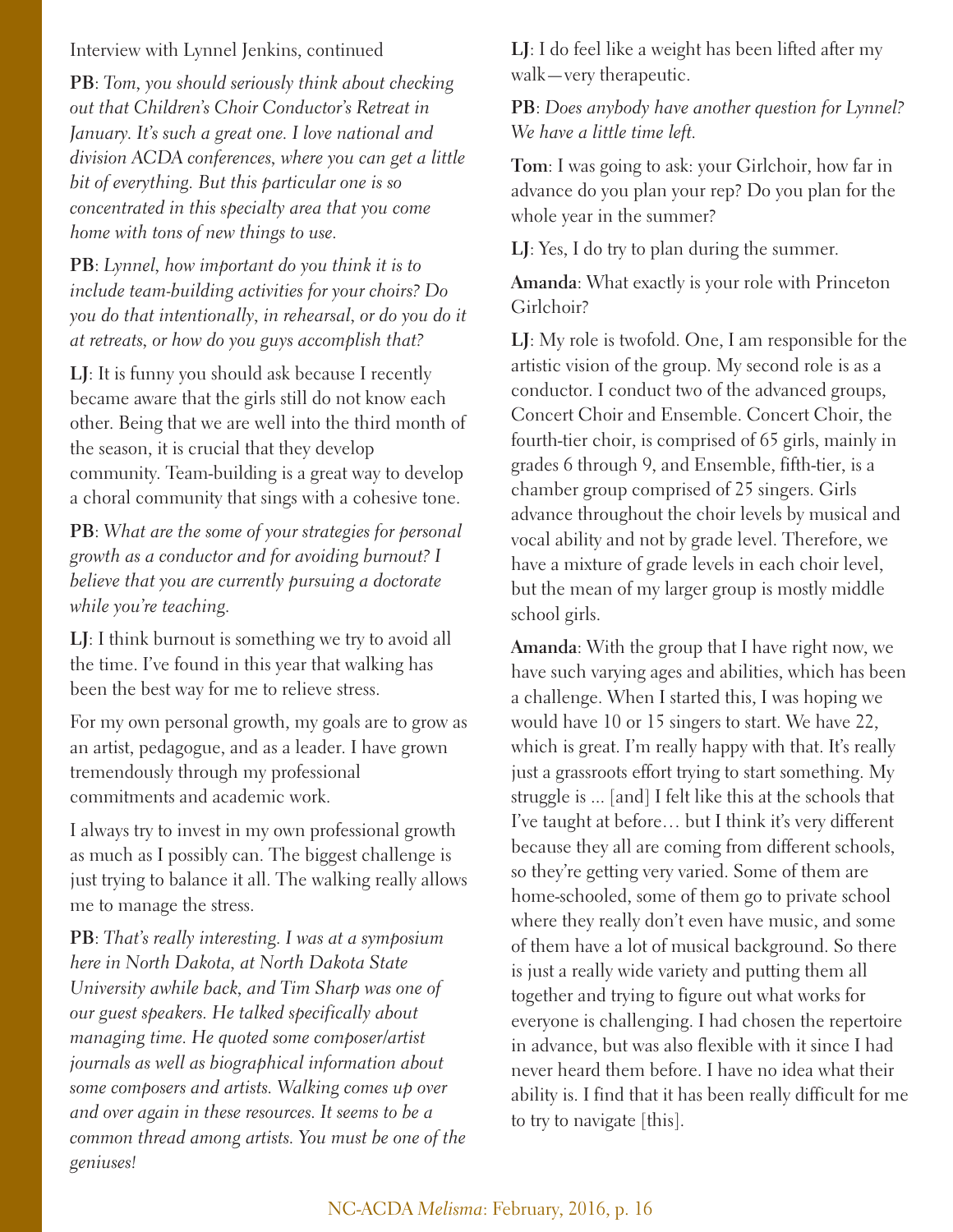**LJ**: Yes, it is extremely tough to meet the educational needs of a group with various musical experiences and a wide range of grade levels. Currently, our Girlchoir's early intermediate group is comprised of grades 3 through 8. The conductor ingeniously devises instructional strategies that supports their learning as well as engages their elementary and middle school interests.

He uses musical games to assess their aural training and their overall musical abilities. The musical games are so much fun that the singers do not know that they are being assessed. He finds common denominators and builds on that to develop musicianship and choral tone. I would say that he has the same struggles you have as far as repertoire. He uses folk songs, rounds, and simple melodies to get them excited about making good sound and music. I have to say, it is a difficult job and he is a master at it. Fred Meads will be presenting a workshop at the ACDA National Children's Choir Director's Retreat, which will be a great opportunity to see his work. He will be using his training choir from the American Boychoir as the demo group. It'll be a great time to see him in action.

*PB: That sounds great. I've been there, too, Amanda, and I know that it will get so much easier for you when your program grows and you can divide them. Just keep in mind that even if you have to simplify your repertoire you can consider little solos, ostinatos, descants, and things like that for your older kids. You probably thought of that already?*

**Amanda**: Yes. We're kind of doing that right now. I'm doing a lot in unison and then having a couple of kids that have more experience, and are a little bit more advanced, doing little descant things that I've just added in. Things like that.

**LJ**: That's awesome.

**PB**: *That's pretty much all you can do for now.* 

**LJ**: You're doing all the right pedagogical steps. It just gets frustrating at times. Hang in there!

**PB**: *Lynnel, do you have any parting advice for us?*

**LJ**: At my school district, we recently had an amazing presenter encourage teachers to return to joy. Whatever allows us to return to that joy, our equilibrium, we should do. Returning to joy for me is my walking. I am able to clear my head, pray, take in the beautiful scenery, breathe, meditate… and be able to reboot, if you will. Finding spaces in our day to return to joy so that we can give our students and our choirs the best of who we are as artists and pedagogues is paramount.

**PB**: *That is great advice! Our time is up, so we will close with that. Thanks for joining our Google Hangout and have a joyful season, everyone!* n

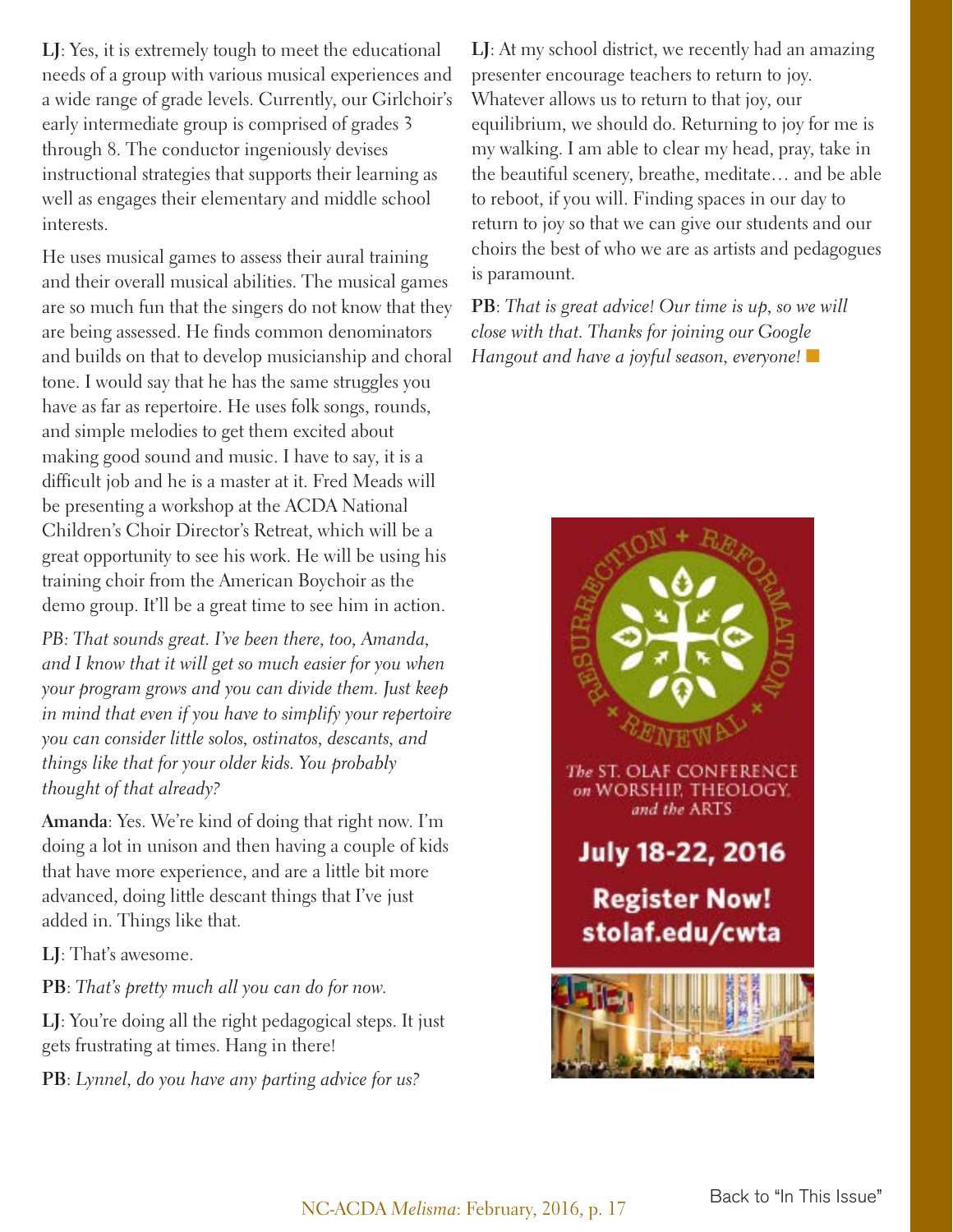# <span id="page-17-0"></span>*JH/MS*

#### **Desiree Bondley**

NC-ACDA Repetoire & Resources Committee Chair Wather Middle School, Bismarck, ND [desiree\\_bondley@bismarkschools.org](mailto:desiree_bondley@bismarckschools.org)



Vijay Singh

*"I believe everyone can improve their musicianship by involving rhythm, melody, and harmonic awareness simultaneously."*

—Vijay Singh



#### **Special Guest Interview: Vijay Singh**

**2016 NC-ACDA Middle-Level Girls Honor Choir conductor**

This fall, I was fortunate to interview Vijay Singh, guest director for the . Vijay is professor of music at Central Washington University where he teaches voice, choral arranging, jazz pedagogy, directs the University Chorale and CWU Vocal Jazz 1, and oversees the vocal jazz program consisting of three jazz choirs. He is an active performer, composer, teacher, conductor, and clinician.

**DB**: *Was there a specific experience or time in your life when you first realized that you wanted to be involved in music more specifically, in choral music?*

**VS**: I knew I wanted to be involved in music from a young age. I started piano in 2nd grade, clarinet in 5th, saxophone in 9th, percussion in 8th. I knew in high school that I wanted to do something with music. I never sang in an organized choir until my senior year of high school. At first, it was not as exciting as being in band, but I later came to appreciate it much more. As a college undergrad, I sang in two choirs and realized it complemented my instrumental pursuits. When I went to grad school, I focused exclusively on singing and choral music and have never regretted the decision!

**DB**: *How do you select music for honor choirs? Are there "go-to" pieces you find yourself going back to? How did you decide on music for the February NC-ACDA Girls Honor Choir?*

**VS**: I select music carefully! I ask for input from the contacts/folks who hire me, which pieces worked well in the past, etc. I also try to vary the styles, tempi, tonality, meter, lyric/text ideas, and such. I do have a file of "go-to" pieces that I like to use to teach various styles or favorites that "edu-tain" both the singers and audience.

**DB**: *In visiting with other honor choir directors, some of them say their greatest goal for the students participating is that it is a memorable and positive experience. What are some of your goals in working with honor choirs?*

**VS**: Some of my goals for the participating students are to challenge themselves musically, experience different rehearsal techniques, be open minded about interpretation, concentrate on artistry, make a lot of new friends, and obviously have fun while doing it!

**DB**: *As the director, what is your most memorable honor choir experience?*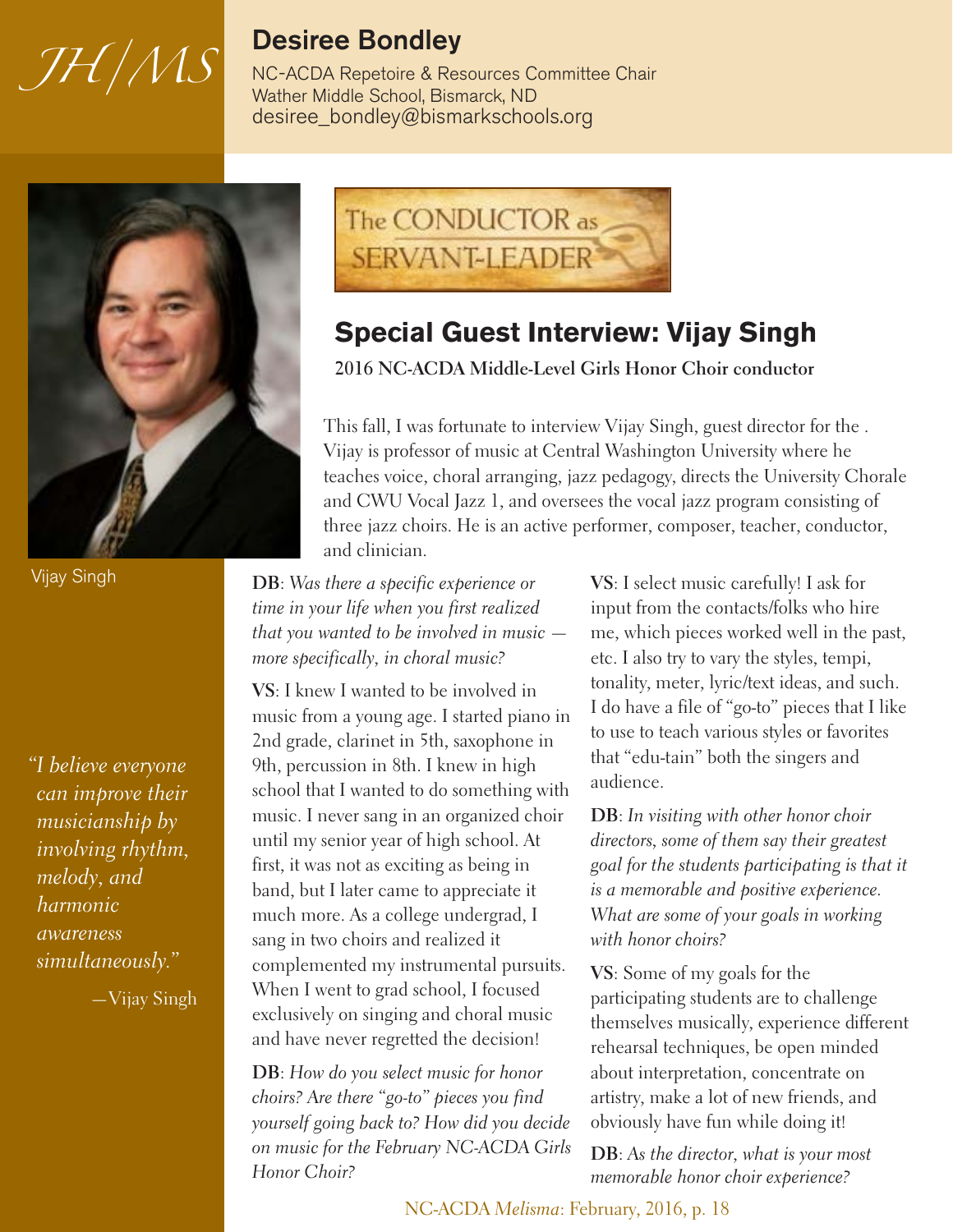**VS**: My most memorable honor choir experiences are all of them! Each group is different and rewarding in its own way. Some groups are memorable for their performance, others for the journey we take during the short rehearsal time together, others for the unique personalities of the students. One recent honor choir experience that comes to mind was conducting the South Dakota High School All-State Choir a few years ago because we performed our concert in an ice hockey arena; it was the only space large enough to handle all the people! I stood on the floor, the choir was in the stands, and there were ad posters for beer/hot dogs/sponsors on the wall. Right in the middle of the concert, the clock timer/buzzer went off. I thought, "Oh no! I just got a penalty for conducting that phrase!" The choir and folks were wonderful!

#### **DB**: *Any advice to the students that will be participating in the Girls Honor Choir during the North Central Division Conference?*

**VS**: Come prepared with a positive attitude, work ethic, and be ready to make great music, meet people from other schools, make new friends, and have fun! Be open-minded and respectful to each other and your conductor. Take musical risks, think about the text/poetry/lyrics, and commit to making the experience the best!

#### **DB**: *When working with middle level singers, what do you find to be the biggest challenge? How do you work with those challenges or overcome them?*

**VS**: Biggest challenges: shorter attention spans, vocal technical limitations, limited experience, lack of choral references; however, this age has a wonderful energy and purity about them! If you can get them on your side and "hooked" they will try anything and have fun doing it!

**DB**: *You contributed to the 2006 book The Choral Director's Cookbook in the section "Rehearsal Appetizers: Three Musical Skills to Tempt Your Rehearsal Tastebuds." Can you share some of the information from that?*

**VS**: My contribution to that book was a "recipe" for musical multi-tasking in rehearsals. I believe everyone can improve their musicianship by involving rhythm, melody, and harmonic awareness simultaneously. I make my students physicalize time, conduct, walk the groove, do our

vocalizing/warm ups in all tonalities (not just major!), practice solfeggio / count singing / scale degree numbers, and improvise their own harmonies, rhythm accompaniments, and countermelodies. It's fun, engaging, and sharpens everyone's musicianship.

#### **DB**: *Moving to your own personal composing and arranging, how do you come up with ideas for your music compositions?*

**VS**: My compositions often spring from the text/lyrics, but I don't have one way I compose. Sometimes the lyric guides my melodic and harmonic ideas; other times the musical ideas are already formed and I experiment with variations. Rhythmic ideas are almost always tied to the text. Harmonic density and rhythmic complexity, accompaniment, range, tessitura, and dissonance are often dictated by the age group or level I am composing the piece for; sometimes thematic material is used, other times I use word painting. I sing every part I write and change things if they are too dull.

#### **DB**: *What is your favorite composition to date?*

**VS**: Favorite composition of mine? That's like asking a parent which of their children is their favorite! We don't go there! There are a couple recent works I'm currently fond of; one is a piece I wrote called "Carpenters of God" which was inspired by my friend and mentor Weston Noble. It is quite simple, but that is what makes it so powerful. It is almost folk-like and very "American." The other piece is one titled "Oft Have I Vowed," which is very personal. I wrote it for myself. My colleague at CWU, Gary Weidenaar, performed it with CWU's excellent Chamber Choir and they recorded it and posted the concert video on YouTube. Check it out! It is an intense lyric and piece that moves me deeply.

**DB**: *Thank you so much for taking the time and allowing me to interview you. Speaking on the behalf of NC-ACDA, we are excited for the Girls Honor Choir to have you as their director!*

**VS**: I look forward to seeing/meeting everyone at  $NC$ -ACDA! $\blacksquare$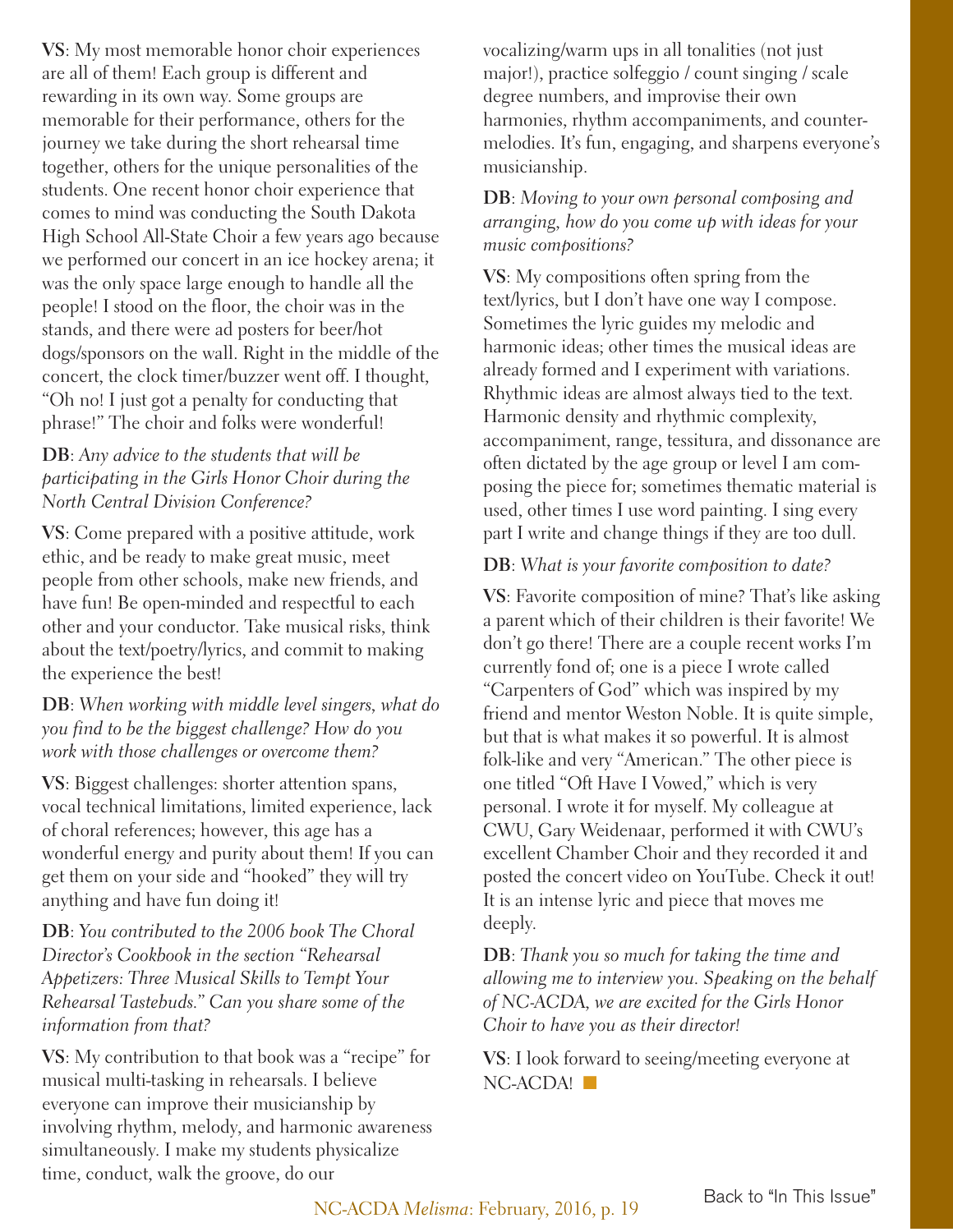<span id="page-19-0"></span>*Serve. Connect. Celebrate.*

*Celebrate the special events in your state!* 



*Contact Phil Hesterman* [philhest@gmail.com](mailto:philhest@gmail.com)

#### **Phil Hesterman**

NC-ACDA Celebrate Coordinator Southeast Community College, Grand Island, NE [philhest@gmail.com](mailto:philhest@gmail.com)

#### *"Celebrate" Initiative: State-by-State News January–May, 2016*

#### **IOWA**

Sunday & Monday, January 31– February 1 **Wartburg College Meistersinger Honor Choir Festival** Featuring composer in residence, Eriks Ešenvalds Wartburg College

#### Waverly, IA [http://www.wartburg.edu/music/fest.a](http://www.wartburg.edu/music/fest.aspx) [spx](http://www.wartburg.edu/music/fest.aspx)

*This two-day festival brings together 250 of the Midwest's top high school singers to perform the music of Eriks Esenvalds.*

Sunday & Monday, January 31– February 1 **University of Iowa Honors Choir Festival** University of Iowa Iowa City, IA Contact: [timothystalter@uiowa.edu](mailto:timothystalter@uiowa.edu) or (319) 335-1677 *A two-day festival open to high school sophomores, juniors, and seniors*

Monday, February 15 **Iowa State University Honor Choir** Music Hall, Iowa State University, Ames, IA [http://www.music.iastate.edu/events/](http://www.music.iastate.edu/events/_1HonorChoir/index.php) [\\_1HonorChoir/index.php](http://www.music.iastate.edu/events/_1HonorChoir/index.php)

A two-day event for hig*h school singers, selected from 25 high schools, via live auditions with Dr. Rodde*

Saturday, April 23 **Dalcroze Workshop** Lincoln Elementary School, Cedar Falls, IA Contact:

#### [childrenschair@iowachoral.org](mailto:childrenschair@iowachoral.org)

An all-day workshop fe*aturing Dr. Kathy Thomsen, a certified Dalcroze music specialist. This workshop will be co-sponsored by ICDA, KEI, and IMEA.*

#### **MINNESOTA**

Thursday, February 11, 5:30 p.m. **State 9–10 Honor Choir Concert** Central Lutheran Church Minneapolis, MN <http://www.mnhonorchoirs.org/>

Friday, February 12,10:30 a.m. **MMEA All-State Choir Concerts** Orchestra Hall Minneapolis, MN <http://www.mmea.org>

Sunday, April 19 **Choral Arts Finale** Orchestra Hall Minneapolis, MN <http://www.acda-mn.org>

A day-long event fe*aturing six auditioned high school choirs*

Saturday, May 7, 3:30 p.m. **ACDA of Minnesota Children's Choir Forum** St. Andrew's Lutheran Church Mahtomedi, MN <http://www.acda-mn.org>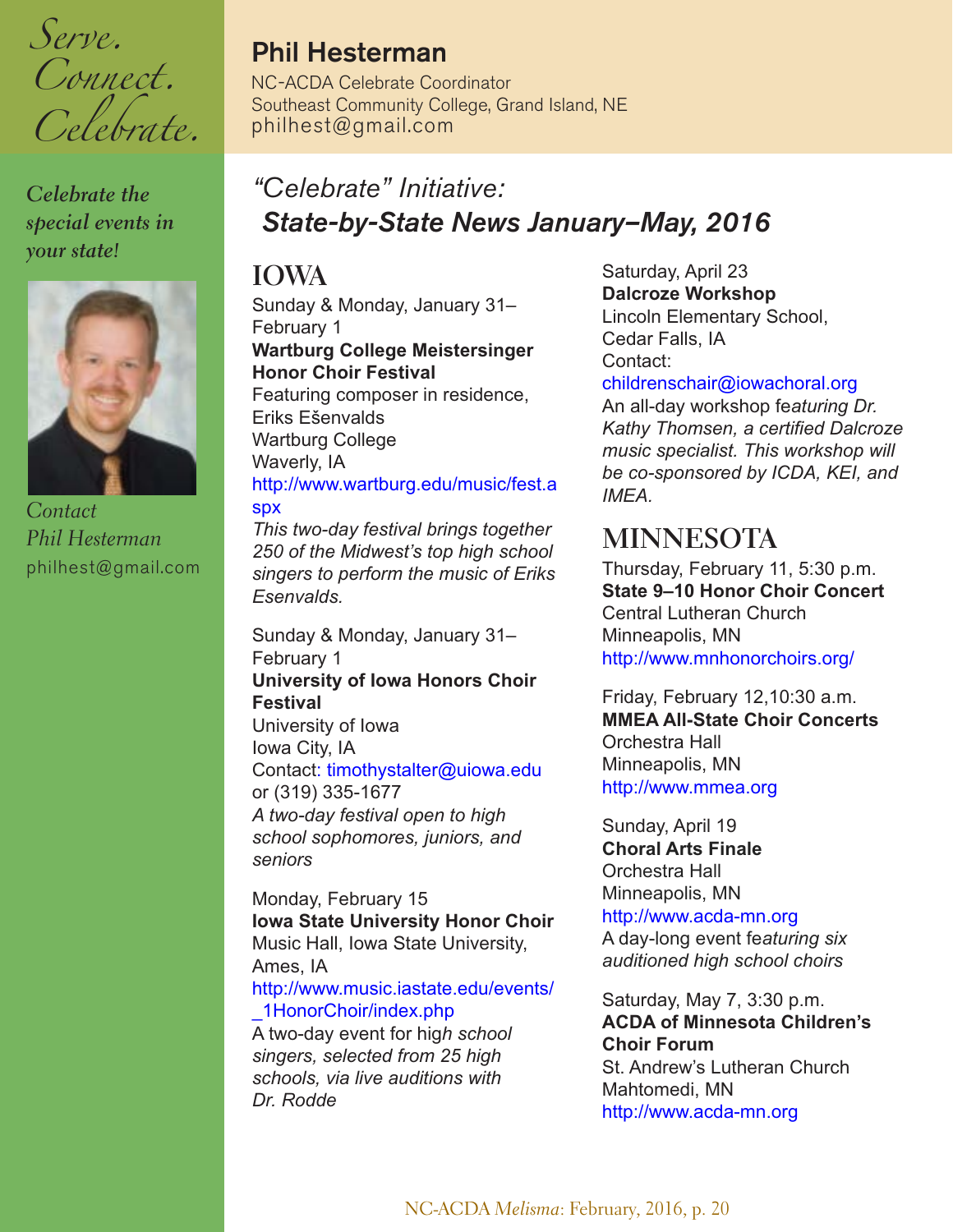Saturday, May 7, 5:30 p.m. **State 4-5-6 Boys' and Girls' Honor Choir Concerts** St. Andrew's Lutheran Church Mahtomedi, MN <http://www.mnhonorchoirs.org/>

#### **NEBRASKA**

Friday, February 5 **NCDA Show Choir Festival**  Central City High School Central City, NE [http://www.nebraskachoral.org/ev](http://www.nebraskachoral.org/events/ncda-show-choir-festivals/) [ents/ncda-show-choir-festivals/](http://www.nebraskachoral.org/events/ncda-show-choir-festivals/)

#### Saturday, February 6 **Sing Around Nebraska Festival Choirs**

*Locations:*  Midwest Theatre, Scottsbluff NE; Lincoln NE; First-Plymouth Congregational Church Grand Island, NE Grand Island Sr. High School, NE [http://www.nebraskachoral.org/ev](http://www.nebraskachoral.org/events/sing-around-nebraska/) [ents/sing-around-nebraska/](http://www.nebraskachoral.org/events/sing-around-nebraska/) Festival Choir for students in *Grades 4, 5, and 6*

#### Monday, February 8 **NCDA Show Choir Festival**  Chase County High School Imperial, NE [http://www.nebraskachoral.org/ev](http://www.nebraskachoral.org/events/ncda-show-choir-festivals/) [ents/ncda-show-choir-festivals/](http://www.nebraskachoral.org/events/ncda-show-choir-festivals/)

#### Saturday, February 13 **Sing Around Nebraska Festival Choirs**

Central City Performing Arts Center, Central City NE [http://www.nebraskachoral.org/ev](http://www.nebraskachoral.org/events/sing-around-nebraska/) [ents/sing-around-nebraska/](http://www.nebraskachoral.org/events/sing-around-nebraska/) *Festival Choir for students in*

*Grades 4, 5, and 6*

#### Saturday, February 20 **Sing Around Nebraska Festival Choirs**

*Locations:* Merryman Performing Arts Center, Kearney NE; Wheeler Central Schools, Bartlett NE

[http://www.nebraskachoral.org/ev](http://www.nebraskachoral.org/events/sing-around-nebraska/)

[ents/sing-around-nebraska/](http://www.nebraskachoral.org/events/sing-around-nebraska/) *Festival Choir for students in Grades 4, 5, and 6*

Tuesday, February 23 **NCDA Show Choir Festival**  Bellevue East High School 1401 High School Drive Bellevue NE [http://www.nebraskachoral.org/ev](http://www.nebraskachoral.org/events/sing-around-nebraska/) [ents/ncda-show-choir-festivals/](http://www.nebraskachoral.org/events/sing-around-nebraska/)

#### Saturday, February 27 **Sing Around Nebraska Festival Choirs** *Locations:*  Lexington High School, Lexington NE Grace University, Omaha NE [http://www.nebraskachoral.org/ev](http://www.nebraskachoral.org/events/sing-around-nebraska/) [ents/sing-around-nebraska/](http://www.nebraskachoral.org/events/sing-around-nebraska/) *Festival Choir for students in*

*Grades 4, 5, and 6*

Monday, March 21 **NCDA Vocal Jazz Festival, with guest clinician Rosana Eckert** Columbus High School 2410 16th Street Columbus, NE [http://www.nebraskachoral.org/ev](http://www.nebraskachoral.org/events/vocal-jazz-festivals/) [ents/vocal-jazz-festivals/](http://www.nebraskachoral.org/events/vocal-jazz-festivals/)

#### **NORTH DAKOTA**

Friday–Saturday, February 5–6 **North Dakota ACDA State Conference** Legacy High School Bismarck, ND <http://www.ndacda.com/>

Friday, February 26 **7th Annual NDSU Women's Choral Festival** North Dakota State University Fargo, ND For more information call (701) 231-7932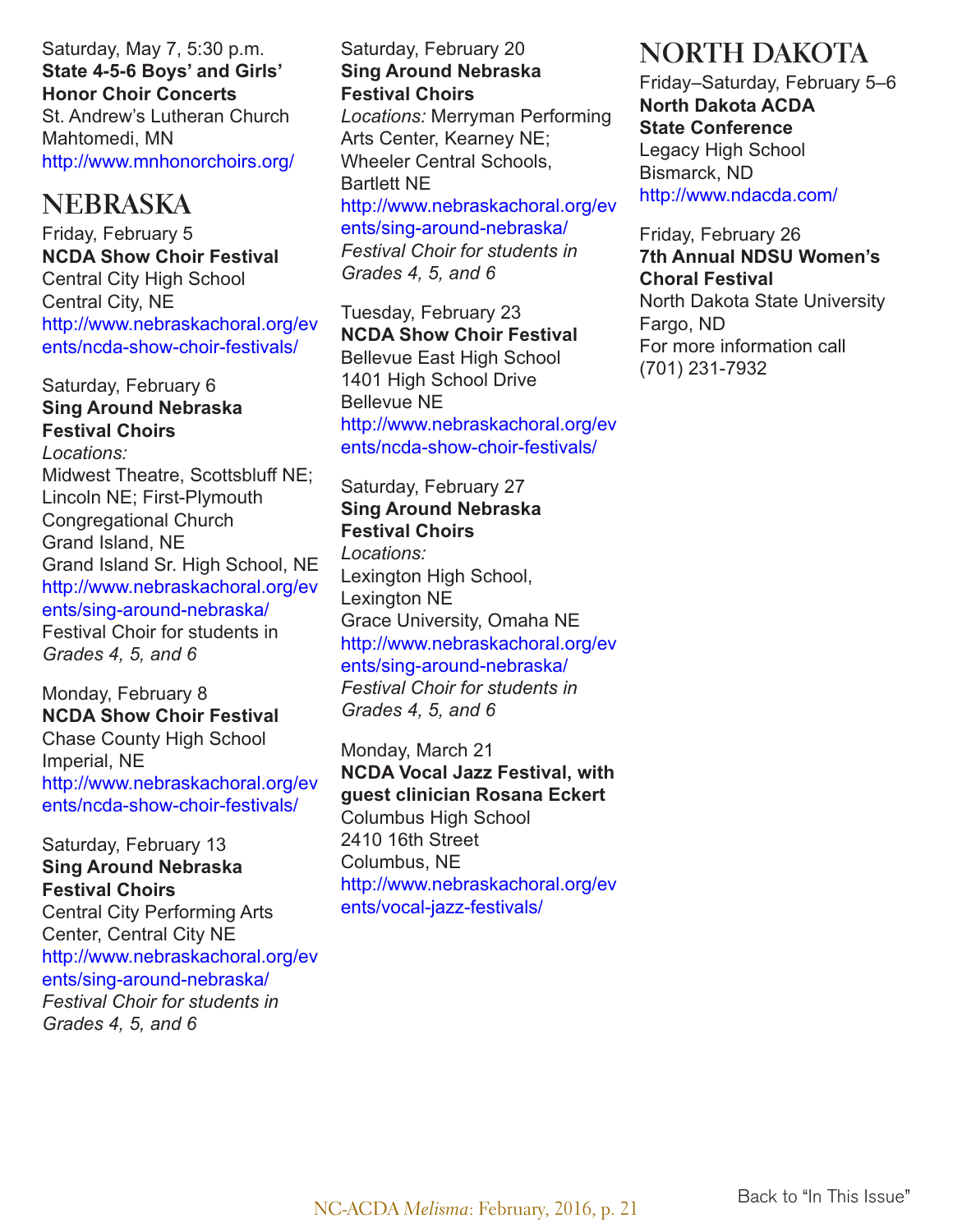<span id="page-21-0"></span>



Brandon Dean

*Although the majority of activities associated with ENGAGE are for collegiate students only, the Composer's Forum, led by Eric William Barnum, is open to all conference participants.* 

#### **Brandon Dean**

NC-ACDA Repetoire & Resources Committee Chair Gustavus Adolphus College, St. Peter, MN [bdean@gustavus.edu](mailto:bdean@gustavus.edu)

### **College Quarterly**

Connecting collegiate students with professionals in the choral field.

In this installment of *College Quarterly* we will take a detailed look at the exciting opportunities for collegiate students at the upcoming North Central ACDA division conference in Sioux Falls, South Dakota. In addition to hearing outstanding performances, being exposed to new repertoire, networking with future colleagues, and attending informative workshops, collegiate ACDA students have the opportunity to engage with master teachers and renowned choral composers.

ENGAGE (Equip, Nurture, Guide, Aspire, Grow, Empower) is a very special conference event taking place on Saturday, February 20 for collegiate ACDA members. ENGAGE has been organized by Phillip Swan (Lawrence University, Appleton, WI), who is building on the success of past collegiate conference events. According to Swan, ENGAGE "puts a new spin on an excellent event that was established by Laura Diddle for the last two conferences. We are hoping the day will provide practical tips and insights that will inspire and empower young conductors as they prepare to enter our profession. **As with past symposiums, this is a unique opportunity for collegiate members to gain fresh insights about the conducting/rehearsal process in a concentrated and intimate setting.**"

- Participants in this daylong event will read and rehearse selected repertoire during sessions led by Paul Nesheim (Augustana College, Sioux Falls, SD), Rhonda Fuelberth (University of Nebraska, Lincoln, NE), and Stephanie Trump (Robbinsdale Armstrong High School, Plymouth, MN).
- Participants will also have the unique privilege of going "behind the scenes" with one of the performing choirs at the conference! ENGAGE participants will first attend the Roosevelt High School Concert Choir (Sioux Falls, SD) conference performance and then have a follow-up discussion with members of the choir and their conductor, Robyn Starks Holcomb.
- Nationally renowned composer Eric William Barnum will lead a panel discussion with four North Central ACDA composers who will provide insights into the compositional process, commissioning, and performance objectives.
- Participants will have the opportunity to meet and interact with other collegiate ACDA students (and future colleagues), making professional and personal connections that will last a lifetime.

**Although the majority of activities associated with ENGAGE are for collegiate students only, the Composer's Forum, led by Eric William Barnum, is open to all conference participants.**

*continued*